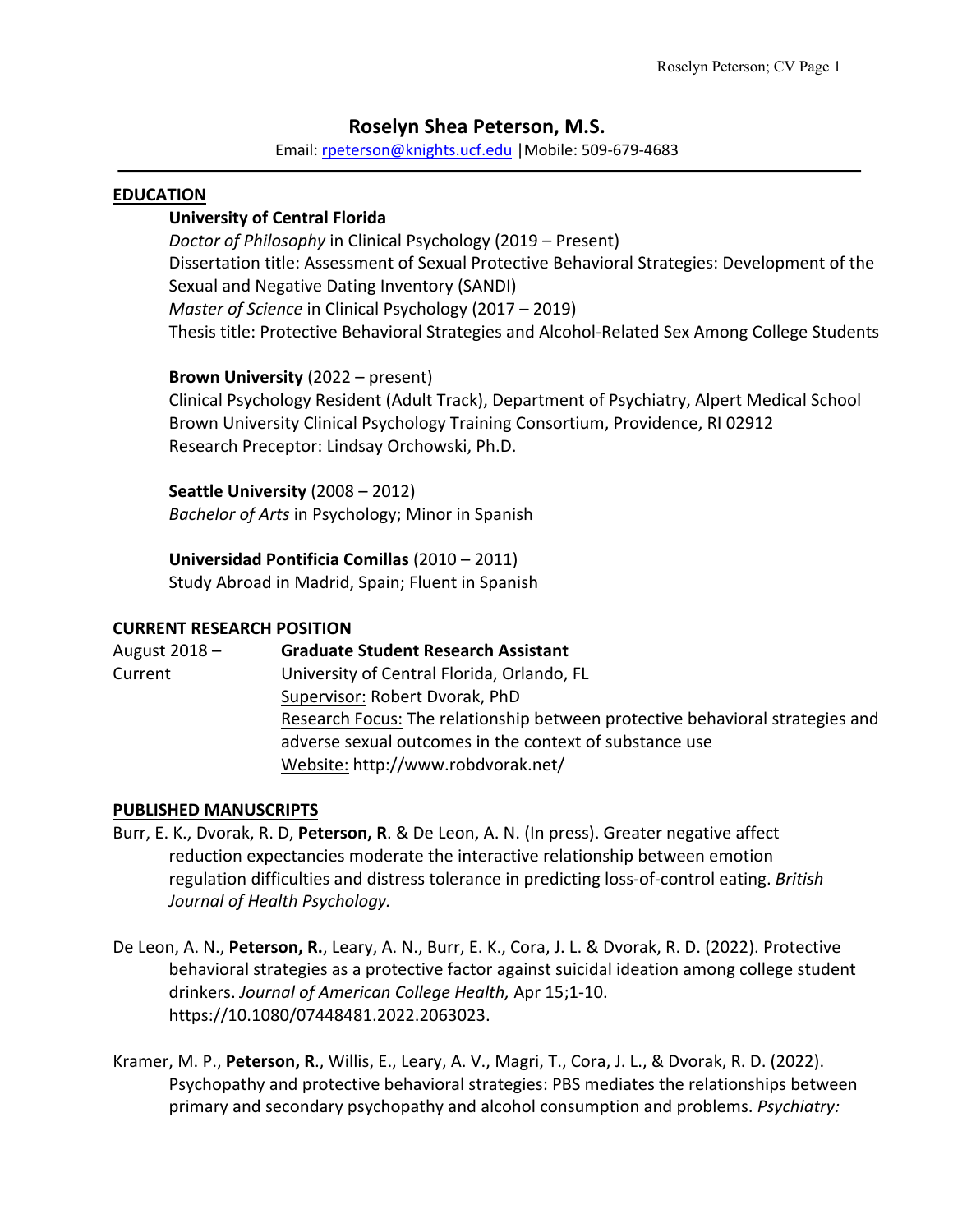*Interpersonal and Biological Processes,* Mar 29;1-15. https://doi:10.1080/00332747.2022.2052557

- Leary, A. V., Dvorak, R. D., Troop-Gordon, W., Blanton, H., **Peterson, R.,** Kramer, M. P., De Leon, A. N., & Magri, T. (2021). Test of a deviance regulation theory intervention among firstyear college student drinkers: Differential effects via frequency and quantity norms. *Psychology of Addictive Behaviors.* https://doi.org/10.1037/adb0000777
- **Peterson, R**., Kramer, M. P., Pinto, D., De Leon, A. N., Leary, A. V., Marin, A. A., Cora, J. L., & Dvorak, R. D. (2021). A comprehensive review of measures of protective behavioral strategies across various risk factors and associated PBS-related interventions. *Experimental and Clinical Psychopharmacology, 29*(3), 236-250*.*  https://doi.org/10.1037/pha0000498
- Kerns, S., Perrine, C. M., Sedlar, G., **Peterson, R.,** & Monroe-DeVita, M. (2021). Keeping the faith while keeping It real: A review of practical, empirical approaches to evaluating treatment fidelity. *Global Implementation Research and Applications, 1*(5), 90-101. https://doi.org/10.1007/s43477-021-00012-5
- Kramer, M. P., **Peterson, R**., Leary, A. V., Wilborn, D. D., Magri, T., & Dvorak, R. D. (2021). Psychopathy and occurrence of gambling problems: The role of gambling protective strategies and urgency. *Psychological Reports, 0*(0), 1-16. https://doi.org/10.1177/00332941211022998
- **Peterson, R.,** Dvorak, R. D., Woerner, J., & Lewis, M. A. (2021). Internalizing symptoms, alcohol use, and protective behavioral strategies: Associations with regretted sexual experiences of college students. *Journal of Affective Disorders, 283*, 363-372. https://doi.org/10.1016/j.jad.2021.01.077
- De Leon, A. N., Dvorak, R. D., Kramer, M. P., **Peterson, R.,** Pinto, D., Leary, A. V., & Magri, T. D. (2020). Daily patterns of emotional functioning on drinking and non-drinking days. *Alcoholism: Clinical and Experimental Research, 44*(12), 2598-2610. https://doi.org/10.1111/acer.14480
- **Peterson, R.,** Dvorak, R. D., Stevenson, B. L., Kramer, M. P., Pinto, D. A., Mora, E. T., & Leary, A. V. (2020). Protective behavioral strategies and alcohol-related regretted sex among college students. *Experimental and Clinical Psychopharmacology, 28*(1), 6-12*.* https://doi.org/10.1037/pha0000291
- Stevenson, B. L., Dvorak, R. D., Kramer, M. P., **Peterson, R.,** Leary, A. V., & Pinto, D. A. (2019). Within- and between-person associations from mood to alcohol consequences: The mediating role of positive and negative reinforcement drinking motives. *Journal of Abnormal Psychology, 128*(8), 813-822. https://doi.org/10.1037/abn0000472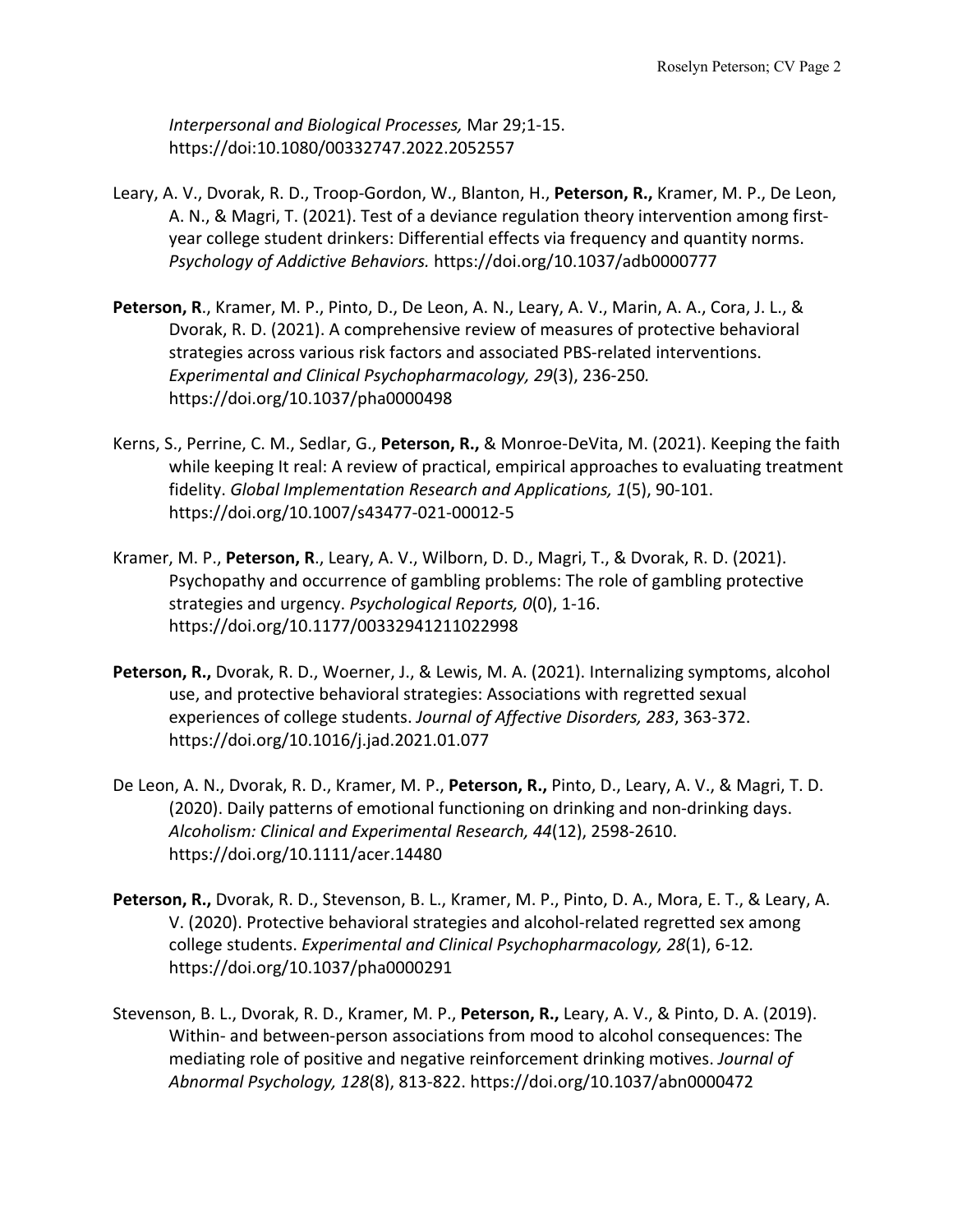- Morse, G., Monroe-DeVita, M., York, M., **Peterson, R.,** Miller, J., Hughes, M., Carpenter-Song, E., Akiba, C., & McHugo, G. (2019). Implementing illness management and recovery within assertive community treatment teams: A qualitative study. *Psychiatric Rehabilitation Journal*, *43*(2), 121–131. https://doi.org/10.1037/prj0000387
- Peterson, R., Darnell, D., Berliner, L., Dorsey, S., Murray, L., & Monroe-DeVita, M. (2019). Implementing transdiagnostic cognitive behavioral psychotherapy in adult public behavioral health: A pilot evaluation of the feasibility of the Common Elements Treatment Approach (CETA). *Journal of Behavioral Health Services & Research, 46(2), 249-266.* https://doi.org/10.1007/s11414-018-9631-x
- Newins, A. R., Bernstein, E., **Peterson, R.,** Waldron, J., & White, S. W. (2018). Title IX mandated reporting: University employee and student knowledge and opinions. *Behavioral Sciences, 8(*106). https://doi.org/10.3390/bs8110106
- Kopelovich, S., Monroe-DeVita, M., Hughes, M., **Peterson, R.,** Cather, C., & Gottlieb, J. (2018). Statewide implementation of cognitive behavioral therapy for psychosis through a learning collaborative model. *Cognitive and Behavioral Practice,* 26(3), 439-452. https://doi.org/10.1016/j.cbpra.2018.08.004
- Monroe-DeVita, M., Morse, G., Mueser, K., McHugo, G., Xie, H., **Peterson, R.,** Miller, J., Akiba, C., Stiles, B., York, M., & Gingerich, S. (2018). Implementing illness management and recovery into assertive community treatment: A pilot trial of feasibility and effectiveness. *Psychiatric Services, 69(5),* 562-571. https://doi.org/10.1176/appi.ps.201700124
- Peterson, R., Russo, J., Darnell, D., Wang, J., Ingraham, L., & Zatzick, D. (2015). Traumatic life events prior to alcohol-related admission of injured acute care inpatients: A brief report. *Psychiatry: Interpersonal and Biological Processes, 78(4), 367-71.*  https://doi.org/10.1080/00332747.2015.1061313
- Zatzick, D., O'Connor, S. S., Russo, J., Wang, J., Bush, N., Love, J., **Peterson, R.,** Ingraham, L., Darnell, D., Whiteside, L., & Van Eaton, E. (2015). Technology enhanced stepped collaborative care targeting posttraumatic stress disorder and comorbidity after injury: A randomized controlled trial. *Journal of Traumatic Stress, 28(5), 391-400.*  https://doi.org/10.1002/jts.22041
- Darnell, D., **Peterson, R.**, Russo, J., Berliner, L., Dunn, C., Whiteside, L., & Zatzick, D. (2015). Factors associated with follow-up attendance among rape victims seen in acute medical care. *Psychiatry: Interpersonal and Biological Processes, 78(1), 89-101.* https://doi.org/10.1080/00332747.2015.1015901
- O'Connor, S. S., Comtois, K. A., Wang, J., Russo, J., Rivara, F., **Peterson, R.,** Lapping-Carr, L., & Zatzick, D. (2015). The development and implementation of a brief intervention for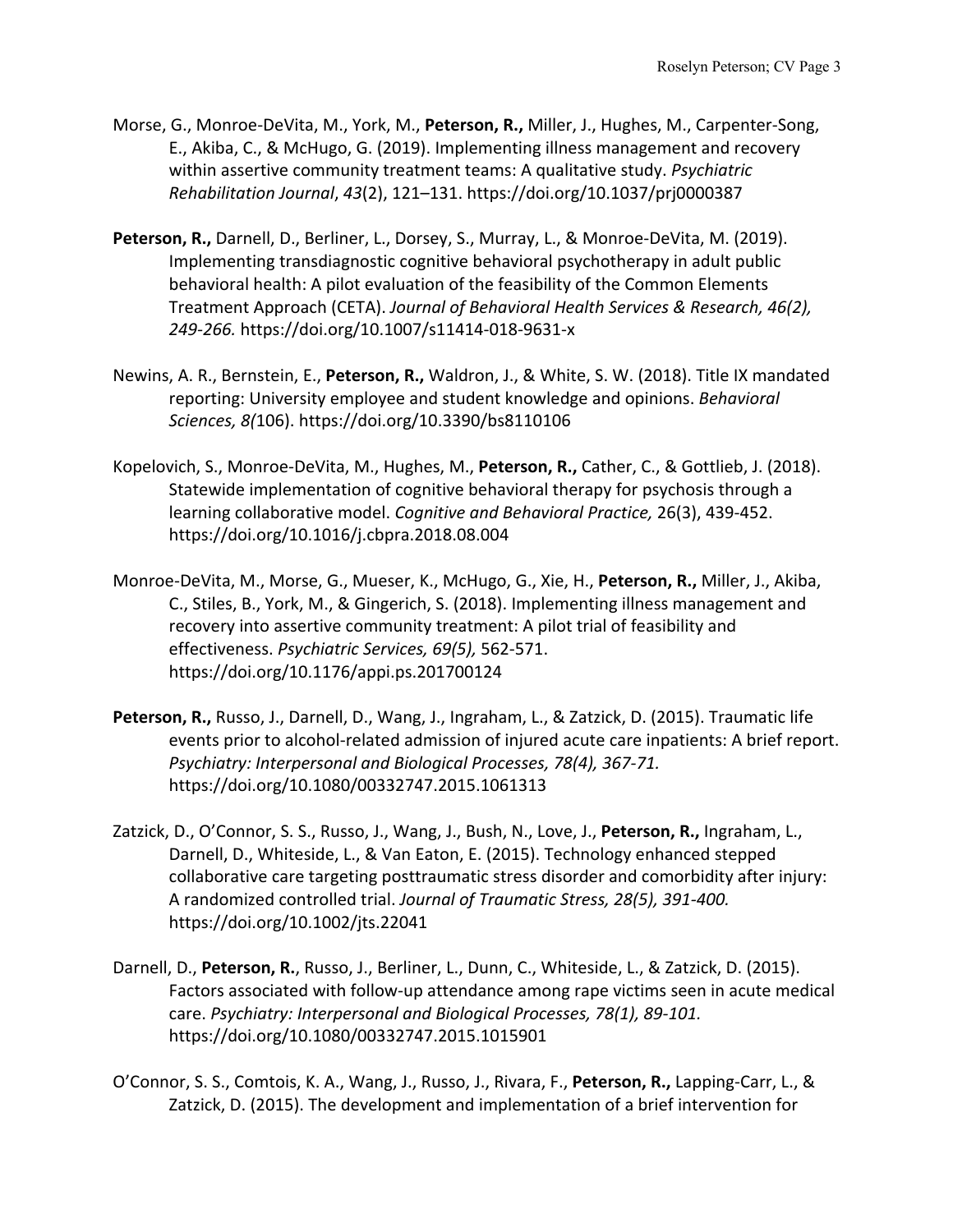medically admitted suicide attempt survivors. *General Hospital Psychiatry, 37(5), 427- 33.* https://doi.org/10.1016/j.genhosppsych.2015.05.001

- Osenbach, J. E., Lewis, C., Rosenfeld, B., Russo, J., Ingraham, L. M., **Peterson, R.,** Wang, J., & Zatzick, D. (2014). Exploring the longitudinal trajectories of posttraumatic stress disorder in injured trauma survivors. *Psychiatry: Interpersonal and Biological Processes, 77(4), 386-97.* https://doi.org/10.1521/psyc.2014.77.4.386
- Van Eaton, E. G., Zatzick, D., Gallagher, T., Tarczy-Hornoch, P., Rivara, F., Flum, D. R., **Peterson, R.,** & Maier, R. (2014). A nationwide survey of trauma center information technology and electronic medical records leverage capacity. *Journal of the American College of Surgeons, 219(3), 505-10.* https://doi.org/10.1016/j.jamcollsurg.2014.02.032
- O'Connor, S., Dinsio, K., Wang, J., Russo, J., Rivara, F., Love, J., McFadden, C., Lapping-Carr, L., **Peterson, R**., & Zatzick, D. (2014). Correlates of suicidal ideation in physically injured trauma survivors. *Suicide and Life Threatening Behavior, 44(5), 473-85.*  https://doi.org/10.1111/sltb.12085

## **MANUSCRIPTS UNDER REVIEW**

- Leary, A.V., Dvorak, R. D., Burr, E. K., **Peterson, R.**, De Leon, A. N., Maynard, M. H., & Harm Reduction Research Team. Development and Validation of the Personal Assessment of Responsible Drinking Identity (PARDI). Manuscript under review.
- Echevarria, S. G., **Peterson, R.,** & Woerner, J. College students' experiences of dating app facilitated sexual violence and associations with mental health symptoms. *Manuscript Under Review.*
- Burr, E. K., Dvorak, R. D., De Leon, A. N., Leary, A. V., **Peterson, R.,** Schaefer, L. M., & Wonderlich, S. A. The impact of eating expectancies and eating motives on the trajectory of mood to loss-of-control eating: a daily diary study. *Manuscript Under Review.*
- Leary, A. V., Dvorak, R. D., De Leon, A., N., **Peterson, R.** & Troop-Gordon, W. Social Distancing during the COVID-19 Pandemic: Normative Interventions and Correlates of Social Distancing. *Manuscript Under Review.*

## **MANUSCRIPTS IN PREPARATION**

- Woerner, J., & **Peterson, R.**, & O'Connor, J. An experimental investigation of sexual consent message framing on psychological reactance and intentions to ask partners for sexual consent. *Manuscript in Preparation.*
- Peterson, R., Dvorak, R. D., Burr, E. K., Leary, A. V. & De Leon, A. N., Revised alcohol protective behavioral strategies scale–20 (PBSS-20) sub-types: An analysis of direct and indirect PBS. *Manuscript in Preparation*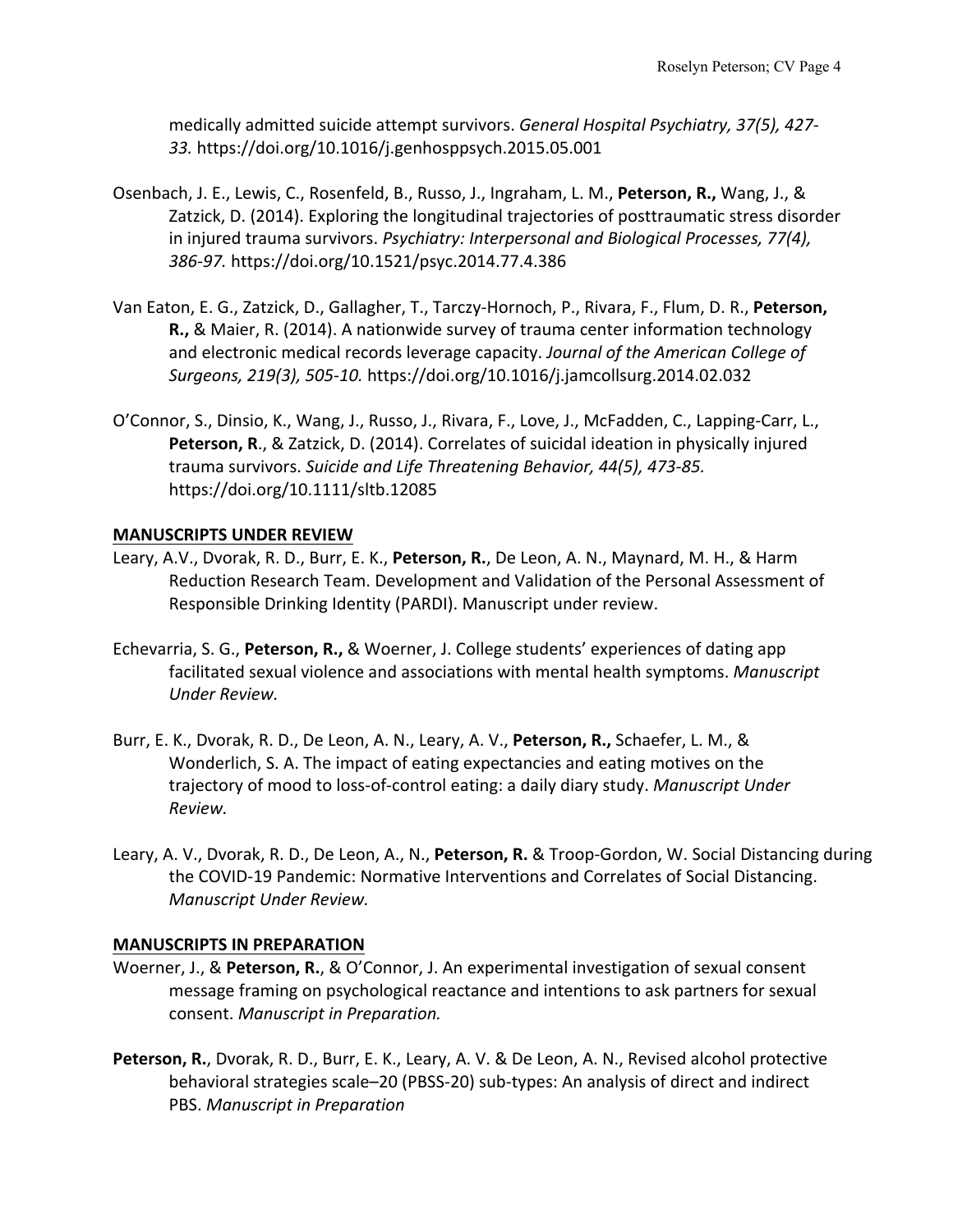# **AWARDS AND HONORS**

| 2022          | National Register Associate Credentialing Scholarship                                 |
|---------------|---------------------------------------------------------------------------------------|
| $2020 - 2021$ | Doctoral Research Support Award from the College of Graduate Studies,                 |
|               | Dissertation support funding, University of Central Florida; Orlando, Florida         |
| $2017 - 2022$ | Harold & Edna Bragg Academic Scholarship, Lake Chelan Community Hospital,             |
|               | (previous 2008-2012)                                                                  |
| $2017 - 2022$ | Presentation Fellowship Award, University of Central Florida; Orlando, Florida        |
| 2018          | Beck Institute Graduate Student Workshop: CBT for Depression and Suicide Full         |
|               | Tuition Scholarship, Philadelphia, Pennsylvania                                       |
| $2017 - 2018$ | Office of Research and Commercialization (ORC) Fellowship Award, University of        |
|               | Central Florida; Orlando, Florida                                                     |
| 2015          | International Society for Traumatic Stress Studies, New Orleans, LA, Dissemination    |
|               | and Implementation Special Interest Group Poster Selection                            |
| 2013          | International Society for Traumatic Stress Studies, Philadelphia, PA, Medical Illness |
|               | and Primary Care Special Interest Group Poster Selection                              |
| $2008 - 2012$ | Arrupe Academic Scholarship, Seattle University                                       |

# **CLINICAL EXPERIENCE**

| August 2021-<br>May 2022     | Graduate Student Clinical Extern<br>Supervisor: Michael Dunn, PhD and Megan Giddens, MSW, LCSW<br>Substance Use Disorders Clinic (SUDC), UCF Student Health, Orlando, FL<br>Treat mandated and voluntary students for symptoms of alcohol and<br>substance use and comorbid psychological disorders |
|------------------------------|-----------------------------------------------------------------------------------------------------------------------------------------------------------------------------------------------------------------------------------------------------------------------------------------------------|
| May $2021 -$<br>August 2021  | Graduate Student Peer-Supervisor<br>Supervisor: Vikki Gaskin-Butler, MDiv, PhD<br>UCF Psychology Clinical Practicum, University of Central Florida, Orlando, FL<br>Assist with supervision of students in their first year of treating patients<br>experiencing psychological disorders             |
| August 2020 -<br>August 2021 | <b>Graduate Student Clinical Extern</b><br>Supervisor: Michael Stoyer, PhD<br>U.S. Department of Veterans Affairs (VA), Kissimmee, FL<br>Treat veterans and active-duty military members for symptoms of trauma,<br>anxiety, depression and other psychological disorders                           |
| August 2019 -<br>August 2020 | Graduate Student Clinician<br>Supervisor: Vikki Gaskin-Butler, MDiv, PhD<br>UCF Psychology Clinical Practicum, University of Central Florida, Orlando, FL<br>Treat undergraduates and community members who come in for<br>treatment of anxiety, depression, and other psychological disorders      |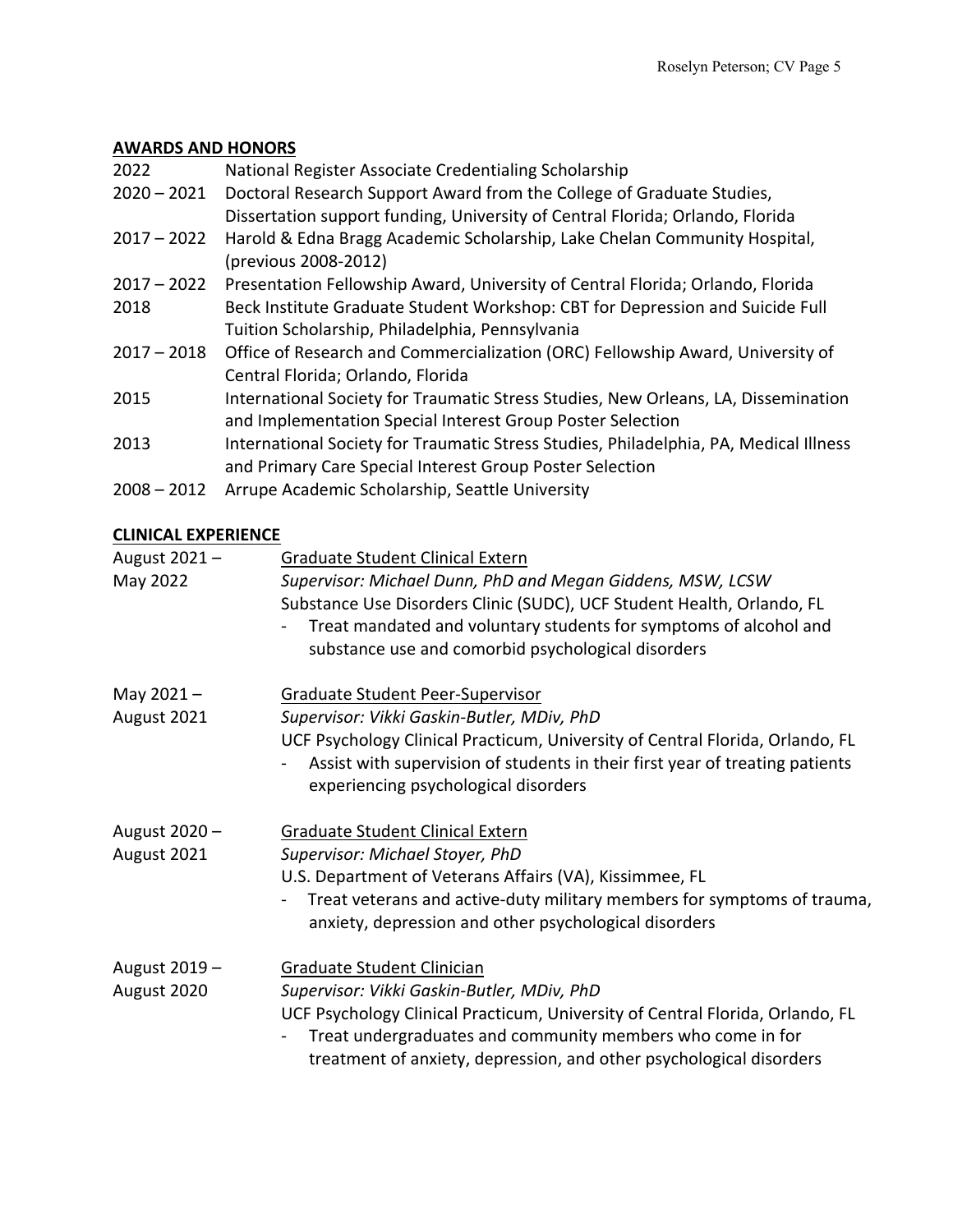| August 2018 -<br>August 2019       | Graduate Student Clinician<br>Supervisor: Michael Dunn, PhD, LCP<br>UCF Psychology Clinical Practicum, University of Central Florida, Orlando, FL<br>Treat undergraduates and community members who come in for<br>treatment of anxiety, depression, and other psychological disorders |
|------------------------------------|----------------------------------------------------------------------------------------------------------------------------------------------------------------------------------------------------------------------------------------------------------------------------------------|
| December 2017-<br><b>July 2018</b> | <b>Graduate Student Clinician</b><br>Supervisor: Amie Newins, PhD, LCP<br>UCF RESTORES, University of Central Florida, Orlando, FL<br>Treat service members, firefighters, first responders and civilians who<br>come in for treatment of anxiety, depression, and PTSD                |
|                                    | <b>GRADUATE STUDENT INSTRUCTOR OF RECORD</b>                                                                                                                                                                                                                                           |
| January 2022 -<br>May 2022         | Instructor of Record, Psychobiological Aspects of Drugs (PSB 3441)<br>University of Central Florida, Orlando, FL<br>Independently design and instruct 3-credit course for undergraduates<br>٠                                                                                          |
|                                    | Utilize daily learning activities to engage students critical thinking skills<br>٠<br>Incorporate assignments and grading on Canvas Webcourse platform<br>$\bullet$                                                                                                                    |
| August 2019 -<br>December 2019     | <b>Instructor of Record, Cross Cultural Psychology (SOP 3723)</b><br>University of Central Florida, Orlando, FL                                                                                                                                                                        |
|                                    | Independently design and instruct 3-credit course for undergraduates<br>٠                                                                                                                                                                                                              |
|                                    | Utilize daily learning activities to engage students critical thinking skills<br>$\bullet$                                                                                                                                                                                             |
|                                    | Incorporate assignments and grading on Canvas Webcourse platform<br>٠                                                                                                                                                                                                                  |
| <b>GUEST TEACHING LECTURE</b>      |                                                                                                                                                                                                                                                                                        |
| November 2021                      | <b>Guest Lecture, Introduction to Clinical Psychology (CLP 3302)</b><br>University of Central Florida, Orlando, FL                                                                                                                                                                     |
|                                    | Present on overview of clinical psychology program, research methods in                                                                                                                                                                                                                |
|                                    | psychology, and tips for getting into a Clinical Psychology PhD program                                                                                                                                                                                                                |
|                                    | Instructor of Record: Ardhys De Leon, MS                                                                                                                                                                                                                                               |
| October 2021                       | <b>Guest Lecture, Introduction to Clinical Psychology (CLP 3302)</b><br>University of Central Florida, Orlando, FL                                                                                                                                                                     |
|                                    | Present on overview of clinical psychology program, value of a psychology<br>degree, and tips for getting into a Clinical Psychology PhD program                                                                                                                                       |
|                                    | Instructor of Record: Raymonde Neal, PhD<br>٠                                                                                                                                                                                                                                          |
| May 2021                           | Guest Lecture, Alcohol in Society (SYP 3551)                                                                                                                                                                                                                                           |
|                                    | University of Central Florida, Orlando, FL                                                                                                                                                                                                                                             |
|                                    | Virtually present on abstinence-based and non-abstinence-based<br>$\bullet$<br>treatments for alcohol and substance use, "Non-Abstinence-Based                                                                                                                                         |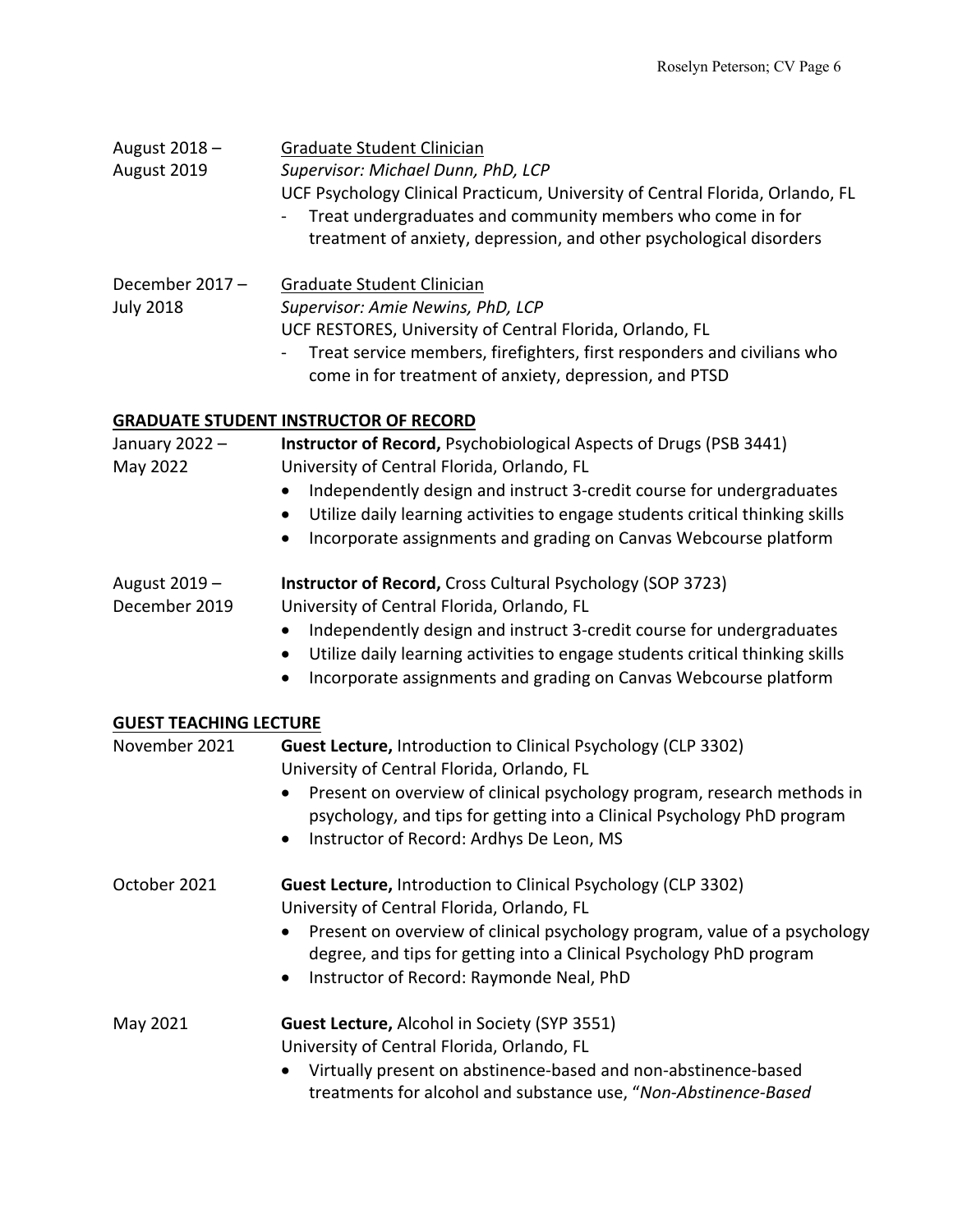*Recovery from Alcohol and Substance Use: Harm Reduction"*

- Link: https://drive.google.com/file/d/1qSG9wmCYDfrIjs\_ZD3fyaYpWXRgr\_D0e/view?usp=sharing
- Instructor of Record: Jacqueline Woerner, PhD

# **CONSULTATION EXPERIENCE**

| October 2018-<br>Present                     | <b>Graduate Research Assistant</b><br>University of Washington, Seattle, WA<br>Supervisor: Maria Monroe-DeVita, PhD<br>Consult Focus: Provide content expertise on evaluation of the common<br>elements treatment approach (CETA) training and learning collaborative, a<br>cognitive-behavioral intervention that targets symptoms of anxiety,<br>depression, and posttraumatic stress. |
|----------------------------------------------|------------------------------------------------------------------------------------------------------------------------------------------------------------------------------------------------------------------------------------------------------------------------------------------------------------------------------------------------------------------------------------------|
| <b>COMMITTEES</b><br>August 2021-<br>Present | APA Division 50 Executive Committee, Student Representative,<br>Society for Addiction Psychology, American Psychological Association<br>President: Mark Sobell, PhD                                                                                                                                                                                                                      |
| May 2020-<br>February 2022                   | APA Division 50 Dissemination and Outreach Committee, Student Member<br>Society for Addiction Psychology, American Psychological Association<br>Chair: Nancy Haug, PhD                                                                                                                                                                                                                   |
| July 2020 -<br>June 2021                     | Psi-DOCS, Secretary (previous: Treasurer, 2018-2019)<br>University of Central Florida, Orlando, FL<br>Supervisor: Kristi Alexander, PhD                                                                                                                                                                                                                                                  |
| April 2017 -<br><b>July 2019</b>             | Diversity and Inclusion Committee, Student Representative<br>University of Central Florida, Orlando, FL<br>Supervisor: Cerissa Blaney, PhD & Kristi Alexander, PhD                                                                                                                                                                                                                       |

# **PUBLISHED BOOK CHAPTERS**

- Dvorak, R. D., Leary, A. V., **Peterson, R.,** Kramer, M. P., Pinto, D., & Dunn, M. E. (2020). Prevention of alcohol related harms among college students: Past issues and future directions. In B. Fiedler (Ed.), *Three Facets of Public Health and Paths to Improvements*. Elsevier Academic Press, Oxford, UK.
- Zatzick, D., Russo, J., Kelly, C., **Peterson, R.,** Love, J., Ingraham, L., Neam, V., Guiney, R., Sandgren, K., Yao, J., Kelly-Hedrick, M., & Van Eaton, E. (2015). Information technology enhancements targeting screening, intervention and linkage for acute care medical patients with PTSD and related co-morbidity: An evolving model. In C. Martin, V. Preedy, & V. Patel (Ed.), *The Comprehensive Guide to Post-Traumatic Stress Disorders.* Springer International Publishing, Switzerland.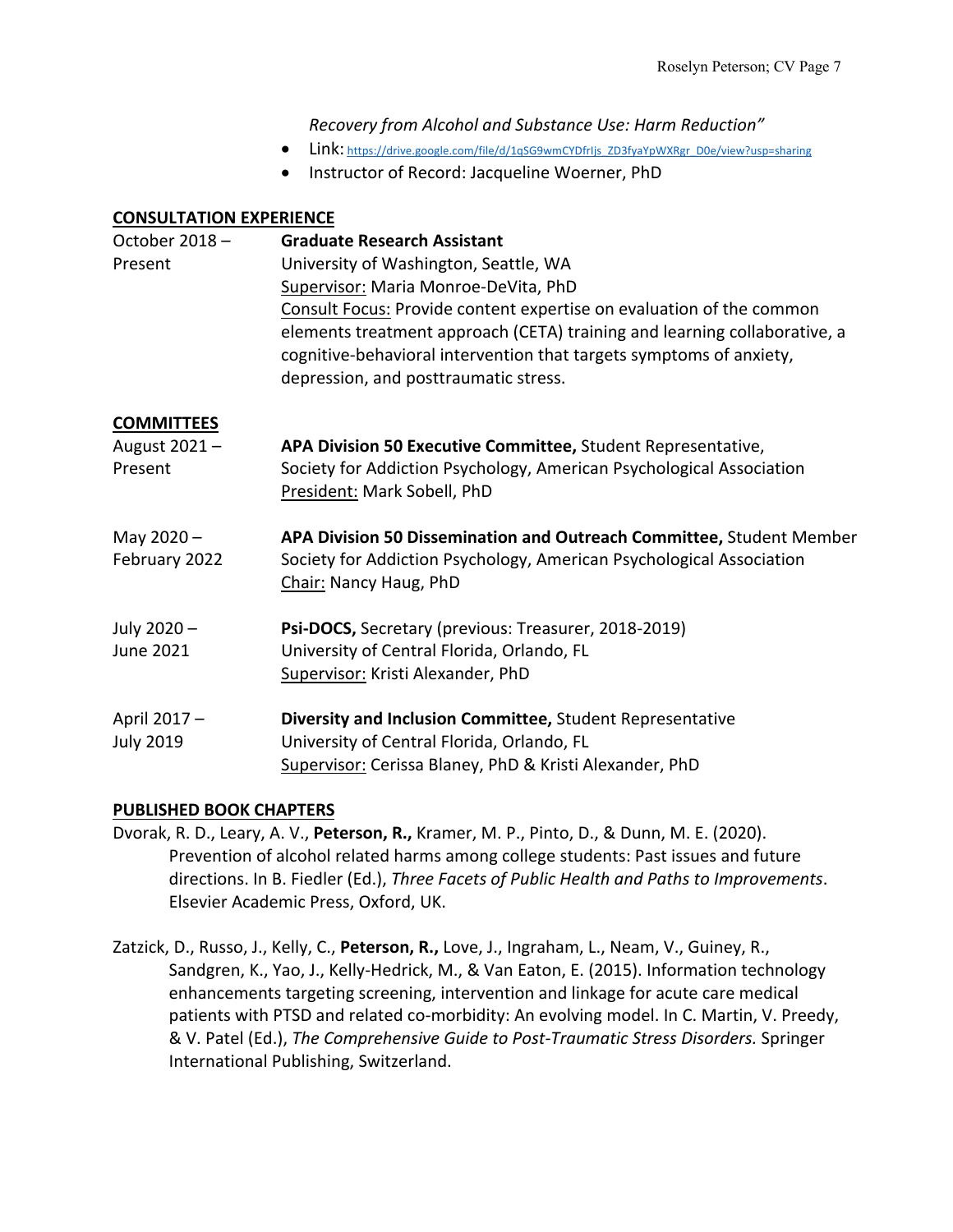## **PUBLISHED PEER-REVIEWED ABSTRACTS**

- **Peterson, R.**, Kramer, M. P., De Leon, A. N., Pinto, D., Leary, A. V., Marin, A. A., Cora, J. L., & Dvorak, R. D. (2021, June). Protective behavioral strategies (PBS) across various risk factors: A comprehensive review of PBS measurement and associated PBS-related interventions. *Alcoholism: Clinical and Experimental Research,* 44 (S1), 767.
- De Leon, A. N., Dvorak, R. D., **Peterson, R.,** Leary, A. V., & Cora, J. L. (2021, June). Protective behavioral strategies as a protective factor against suicidal ideation among college student drinkers. *Alcoholism: Clinical and Experimental Research,* 44 (S1), 166.
- Willis, E. A., Mackintosh, M. A., **Peterson, R.,** Dunn, M. E., & Morland, L. A. (2020, June). The impact of alcohol use disorder on treatment efficacy on cognitive processing therapy for posttraumatic stress disorder. *Alcoholism: Clinical and Experimental Research,* 43 (S1), 579.
- De Leon, A. N., Magri, T., Kramer, M. P., **Peterson, R.,** Pinto, D., Leary, A. V., & Dvorak, R., D. (2020, June). Daily patterns of emotional functioning on drinking and non-drinking days. *Alcoholism: Clinical and Experimental Research,* 43 (S1), 314.
- Kramer, M. P., **Peterson, R.,** Willis, E. A., Leary, A. V., Magri, T., & Dvorak, R. D. (2020, June). Psychopathy and protective behavioral strategies: Relationships between primary and secondary psychopathy and facets of PBS. *Alcoholism: Clinical and Experimental Research,* 43 (S1), 444.
- Pinto, D., Dvorak, R. D., & **Peterson, R.** (2020, June). Momentary associations via impulsivity, stress, and craving. *Alcoholism: Clinical and Experimental Research,* 43 (S1), 315.
- Leickly, E., McDonell, M., Monroe-DeVita, M., **Peterson, R.**, Oluwoye, O., Hughes, M., Blajeski, S., Roskelley, J., Kopelovich, S., Moore, C., & Blair, T. (2017, March). Washington State New Journeys program for young adults experiencing first episode psychosis: Pilot results. Published in the Proceedings of the 16th Annual International Congress on Schizophrenia Research (ICOSR) 2017. *Schizophrenia Bulletin, 43*(suppl\_1), s258.
- Monroe-DeVita, M., **Peterson, R.**, Darnell, D., Berliner, L., Dorsey, S., & Murray, L. (2015, September). Taking global local: Evaluating training of Washington State clinicians in a modularized CBT approach designed for low-resource settings. Published in the Proceedings of the 3rd Biennial Conference of the Society for Implementation Research Collaboration (SIRC) 2015: Advancing efficient methodologies through community partnerships and team science. *Implementation Science,* (11), 18-19. PMID: 27357964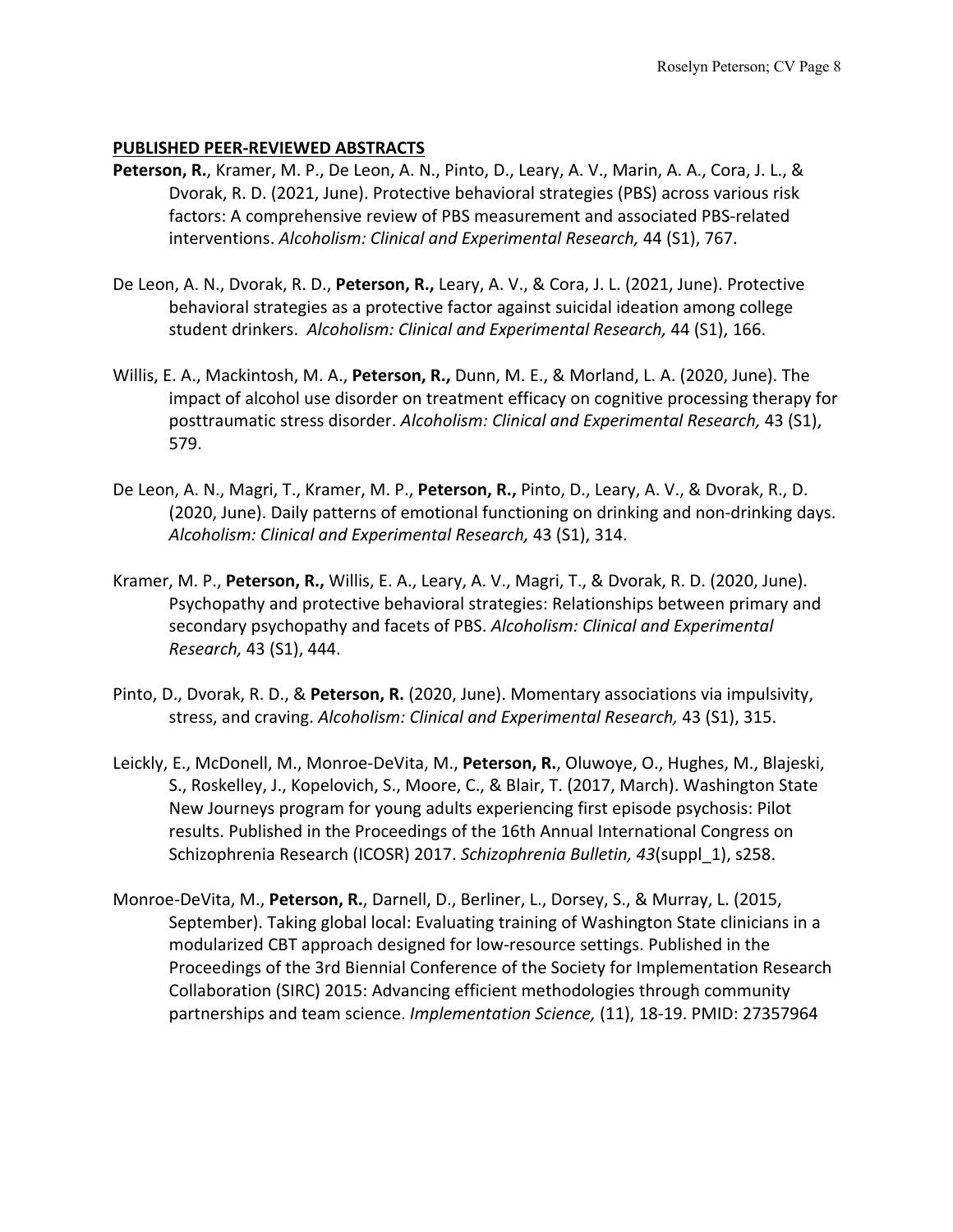# **PUBLICATIONS AND REPORTS IN NON-REFEREED JOURNALS:**

- **Peterson, R.,** McCain, C., & Monroe-DeVita, M. (FFY 2021). *Evaluation of the implementation of CETA: A common elements treatment approach in Washington state*. Report written for the Washington State Department of Social & Health Services.
- **Peterson, R.,** McCain, C., & Monroe-DeVita, M. (FFY 2020). *Evaluation of the implementation of CETA: A common elements treatment approach in Washington state*. Report written for the Washington State Department of Social & Health Services.
- McCain, C., **Peterson, R.,** & Monroe-DeVita, M. (FFY 2019). *Evaluation of the implementation of CETA: A common elements treatment approach in Washington state*. Report written for the Washington State Department of Social & Health Services.
- Roskelley, J., Kopelovich, S. L., Beard, J., **Peterson, R.,** Hughes, M., & Monroe-DeVita, M. (2016). Comprehensive assessment guide for Washington State program for assertive community treatment (PACT). Unpublished manuscript, University of Washington.
- Blajeski, S., **Peterson, R.**, Stiles, B., & Monroe-DeVita, M. (2016). New journeys pilot qualitative evaluation: Year one final report. Unpublished manuscript, University of Washington.

## **PREVIOUS RESEARCH EXPERIENCE**

| August 2017 -<br><b>July 2018</b> | <b>Graduate Research Assistant</b><br>University of Central Florida, Orlando, FL<br>Supervisor: Amie Newins, PhD<br>Research Focus: Identification of risk factors for sexual assault victimization as<br>well as the development of risk reduction programs; treatment for anxiety,<br>stressor, and trauma-related disorders, particularly following sexual assault.                                                                                              |
|-----------------------------------|---------------------------------------------------------------------------------------------------------------------------------------------------------------------------------------------------------------------------------------------------------------------------------------------------------------------------------------------------------------------------------------------------------------------------------------------------------------------|
| November 2014 -                   | <b>Research Coordinator</b>                                                                                                                                                                                                                                                                                                                                                                                                                                         |
| <b>June 2017</b>                  | University of Washington, Seattle, WA                                                                                                                                                                                                                                                                                                                                                                                                                               |
|                                   | Supervisor: Maria Monroe-DeVita, PhD                                                                                                                                                                                                                                                                                                                                                                                                                                |
|                                   | Projects: Assertive Community Treatment (ACT) Implementation and Fidelity<br>Evaluation; Common Elements Treatment Approach (CETA) Evaluation; First<br>Episode Psychosis (FEP) Implementation and Evaluation; Cognitive Behavioral<br>Therapy for Psychosis (CBTp); Integration of Illness Management and Recovery<br>(IMR) Within ACT Assessment of Feasibility, Acceptability, and Outcomes<br>Funding: NIMH R34 MH090477, Donor Foundations, WA State DSHS/DBHR |
| January 2012 -                    | <b>Research Coordinator (Previous: Research Assistant)</b>                                                                                                                                                                                                                                                                                                                                                                                                          |
| October 2014                      | Harborview Medical Center, University of Washington, Seattle, WA                                                                                                                                                                                                                                                                                                                                                                                                    |
|                                   | Supervisor: Douglas Zatzick, MD                                                                                                                                                                                                                                                                                                                                                                                                                                     |
|                                   | Projects: A Comparative Effectiveness Trial of Optimal Patient-Centered Care<br>for US Trauma Care Systems; Disseminating Organizational SBI Services (DO-<br>SBIS) at Trauma Centers; Integrating Information Technology Advancements                                                                                                                                                                                                                              |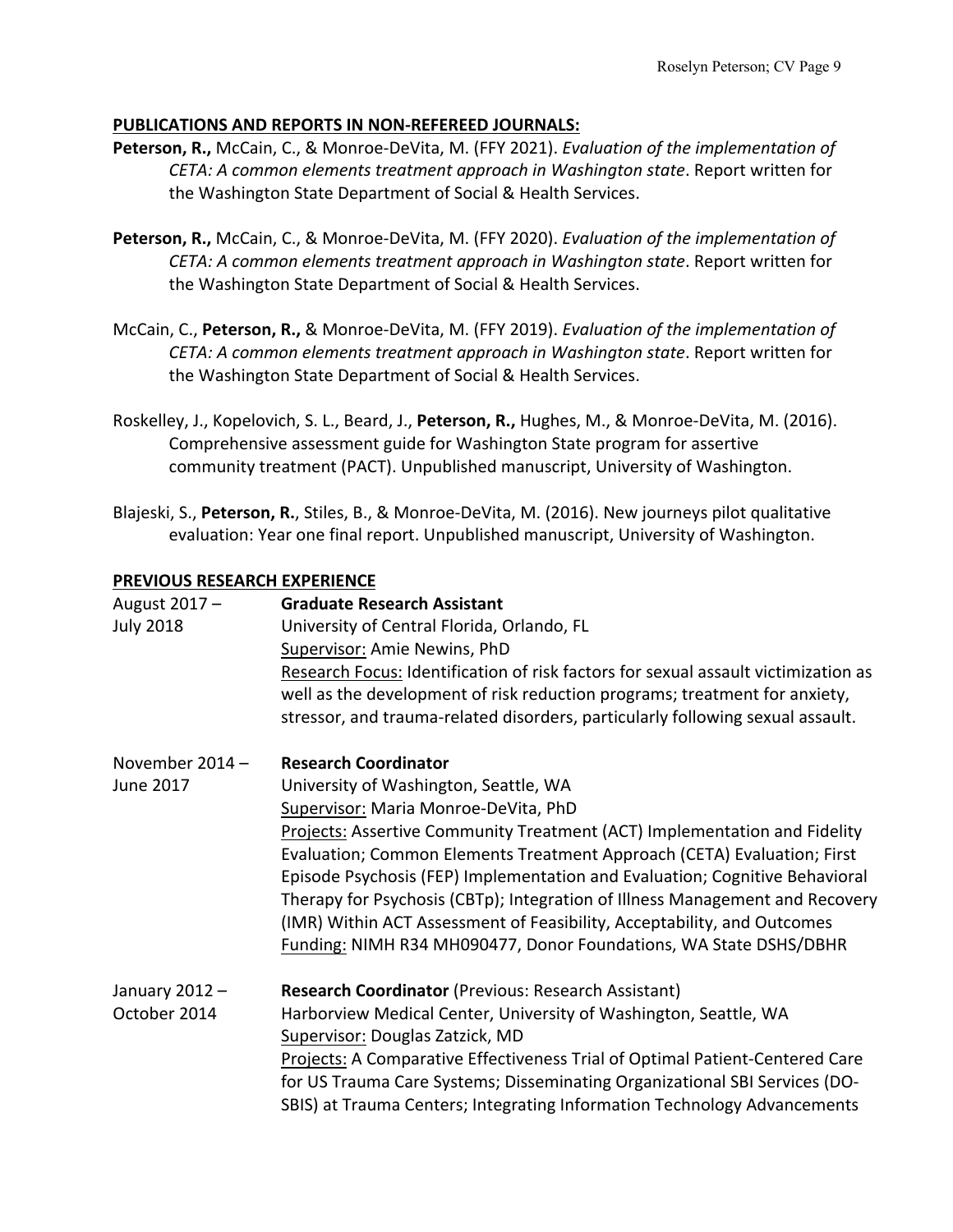into Early PTSD Screening and Intervention, a Trauma Survivors Outcomes and Support study; Brief Intervention Study – Suicide Assessment Funding: Patient Centered Outcomes Research Institute (PCORI) IH-1304-6319; NIAAA R01 AA016102-01; NIMH K24MH086814

January 2012 – **Research Assistant** September 2013 Harborview Center for Sexual Assault and Traumatic Stress, University of Washington, Seattle, WA Supervisors: Lucy Berliner, MSW, and Doyanne Darnell, PhD Project: Identify health care system changes to improve follow-up and engagement in counselling and medical appointments for rape survivors seen at the Harborview Center for Sexual Assault and Traumatic Stress (HCSATS)

### **REVIEWING EXPERIENCE**

Addictive Behaviors – *Reviewer* (2022) Psychology of Addictive Behaviors – *Ad Hoc Reviewer* (2021) BMC Psychiatry – *Reviewer* (2021) Alcoholism: Clinical and Experimental Research – *Reviewer* (2021) Implementation Research and Practice – *Reviewer* (2021) Journal of School Violence – *Reviewer* (2021) Journal of Health Organization and Management – *Reviewer* (2020) Cannabis – *Ad Hoc Reviewer* (2020) Substance Use and Misuse – *Ad Hoc Reviewer* (2020)

## **MEMBERSHIP IN PROFESSIONAL ORGANIZATIONS**

- 2020 Present American Psychological Association of Graduate Students (APAGS)
- 2020 Present APA Division 35 Society for the Psychology of Women Student Affiliate
- 2020 Present APA Division 50 Society of Addiction Psychology Student Affiliate Membership
- 2020 Present APA Division 56 Trauma Psychology Student Affiliate Membership
- 2020 Present Research Society on Alcoholism (RSA)
- 2015 Present Association for Behavioral and Cognitive Therapies (ABCT)
- 2009 Present Psi-Chi: The International Honor Society in Psychology
- 2018 2019 Anxiety and Depression Association of America (ADAA)
- 2014 2018 International Society for Traumatic Stress Studies (ISTSS)
- 2015 Society for Implementation Research Collaboration (SIRC)

#### **TEACHING ASSISTANT EXPERIENCE**

**Primary duties included fielding student questions and grading assignments. \*Research Methods in Psychology: led two hour face-to-face weekly statistics lab on basics of statistical analysis in psychology.** 

| Date                  | Course                              | <b>Instructor of Record</b> |
|-----------------------|-------------------------------------|-----------------------------|
| $\bullet$ Summer 2022 | Introduction to Clinical Psychology | Steven Berman               |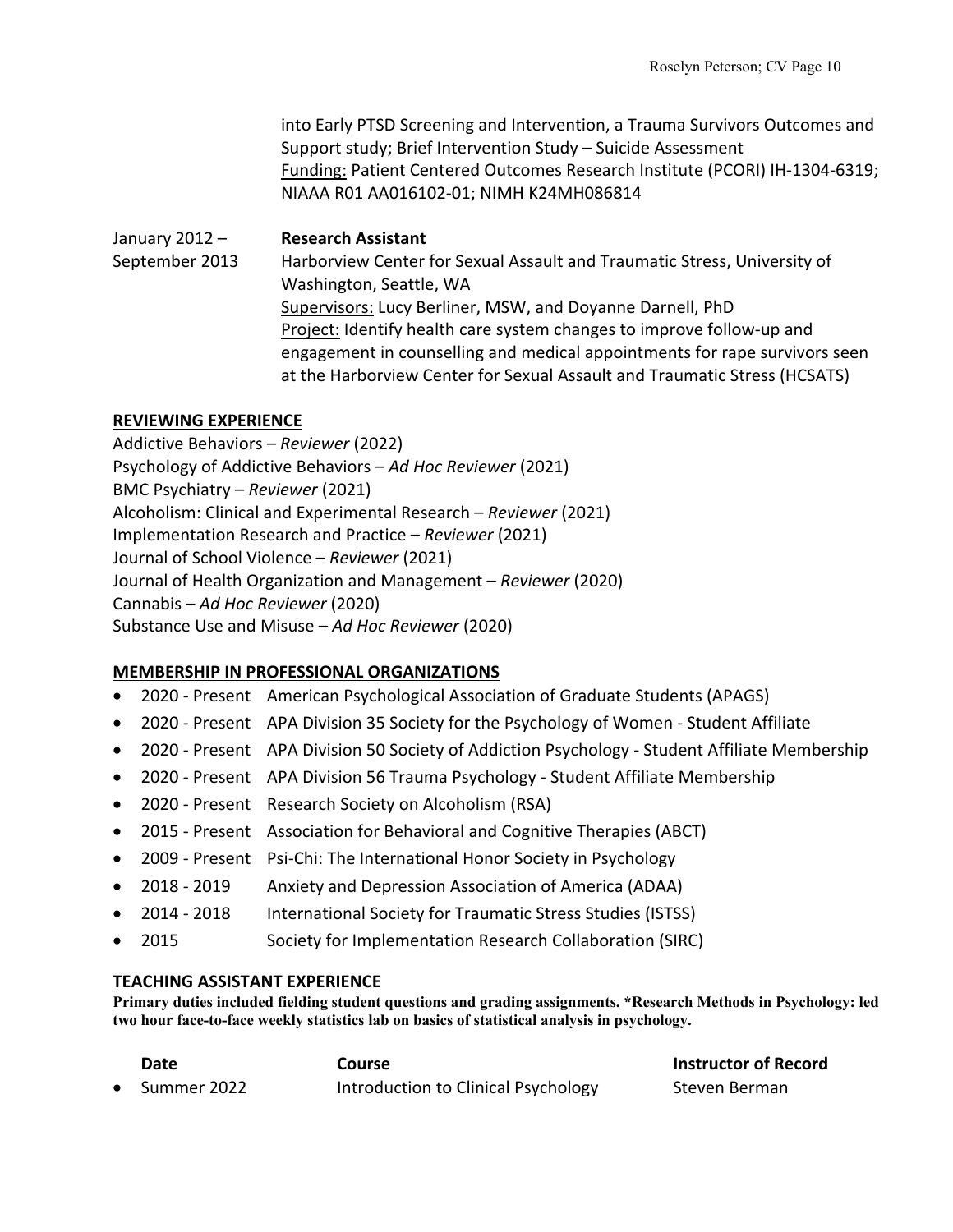|           | <b>Fall 2021</b>       | Psychology of Aging                             | Daniel Paulson          |
|-----------|------------------------|-------------------------------------------------|-------------------------|
|           | <b>Fall 2021</b>       | Intro to Clinical Psychology                    | Raymonde Neal           |
| $\bullet$ | Summer 2021            | Abnormal Psychology                             | <b>Widaad Zaman</b>     |
| $\bullet$ | Summer 2021            | Research Methods                                | Chrysalis Wright        |
| $\bullet$ | Spring 2021            | Interpersonal and Group Psychology              | Steven Berman           |
| $\bullet$ | Spring 2021            | Women's Mental Health                           | <b>William Saunders</b> |
| $\bullet$ | Spring 2020, Fall 2020 | Research Methods in Psychology*                 | <b>Matthew Chin</b>     |
|           | Summer 2020            | Physiological Psychology                        | Shannon Whitten         |
| $\bullet$ | Summer 2020            | Physiological Psychology                        | Michael Dunn            |
| $\bullet$ | Summer 2019 & 2022     | Introduction to Clinical Psychology             | Jeffrey Bedwell         |
| $\bullet$ | Fall 2018, Spring 2019 | Human Sexual Behavior                           | <b>Bernard Jensen</b>   |
|           |                        | Fall 2018, Summer/Spring 2019 Sports Psychology | <b>Bernard Jensen</b>   |

# **PROFESSIONAL TRAINING & CERTIFICATION**

| September 2020    | Dialectical Behavior Therapy (DBT): Presented to the Orlando Veteran Affairs     |
|-------------------|----------------------------------------------------------------------------------|
|                   | (VA) by Dr. Laura Meyers, Dr. Desiree King, and Dr. Cornelia Lucha (17.5 hours). |
| August 2020       | Prolonged Exposure (PE): Presented to the Orlando Veteran Affairs (VA) by Dr.    |
|                   | Laura Meyers (21 hours).                                                         |
| June 2020         | Functional Analytic Psychotherapy (FAP) Level One: Through a Diversity, Anti-    |
|                   | Racism, & Social Justice Lens 8-week training: Co-presented by Dr. Barbara       |
|                   | Kohlenberg and Dr. Monnica Williams (16 hours).                                  |
| November 2019     | Cognitive Processing Therapy (CPT) 2-day training: Presented by Dr. Kelly        |
|                   | Petska, Organized by Dr. Laura Meyers (16 hours)                                 |
| Summer 2019       | ADL5000; a non-credit, online course for faculty who will be teaching an         |
|                   | existing online course, Dr. Alisha Janowsky (20 hours)                           |
| August 2018       | Beck Institute Graduate Student Workshop: CBT for Depression and Suicide         |
|                   | Full Tuition Scholarship, Philadelphia, Pennsylvania (20 hours)                  |
| August 2017       | Essentials of Webcourses@UCF - GTA Training (15 hours)                           |
| May 2015          | Seattle Police Department Victim Support Team (50 hours)                         |
| <b>March 2015</b> | Crisis Clinic Mentor Program (2.5 hours)                                         |
| June 2014         | Applied Suicide Intervention Skills Training (ASIST; 15 hours)                   |
| April 2013        | Crisis Intervention (60 hours)                                                   |
| June 2012         | Nonviolent Crisis Intervention (7 hours)                                         |
| $2012$ – Present  | <b>CITI Human Subjects Protection Training</b>                                   |
| $2012$ – Present  | Health Insurance Portability and Accountability Act Training                     |
|                   |                                                                                  |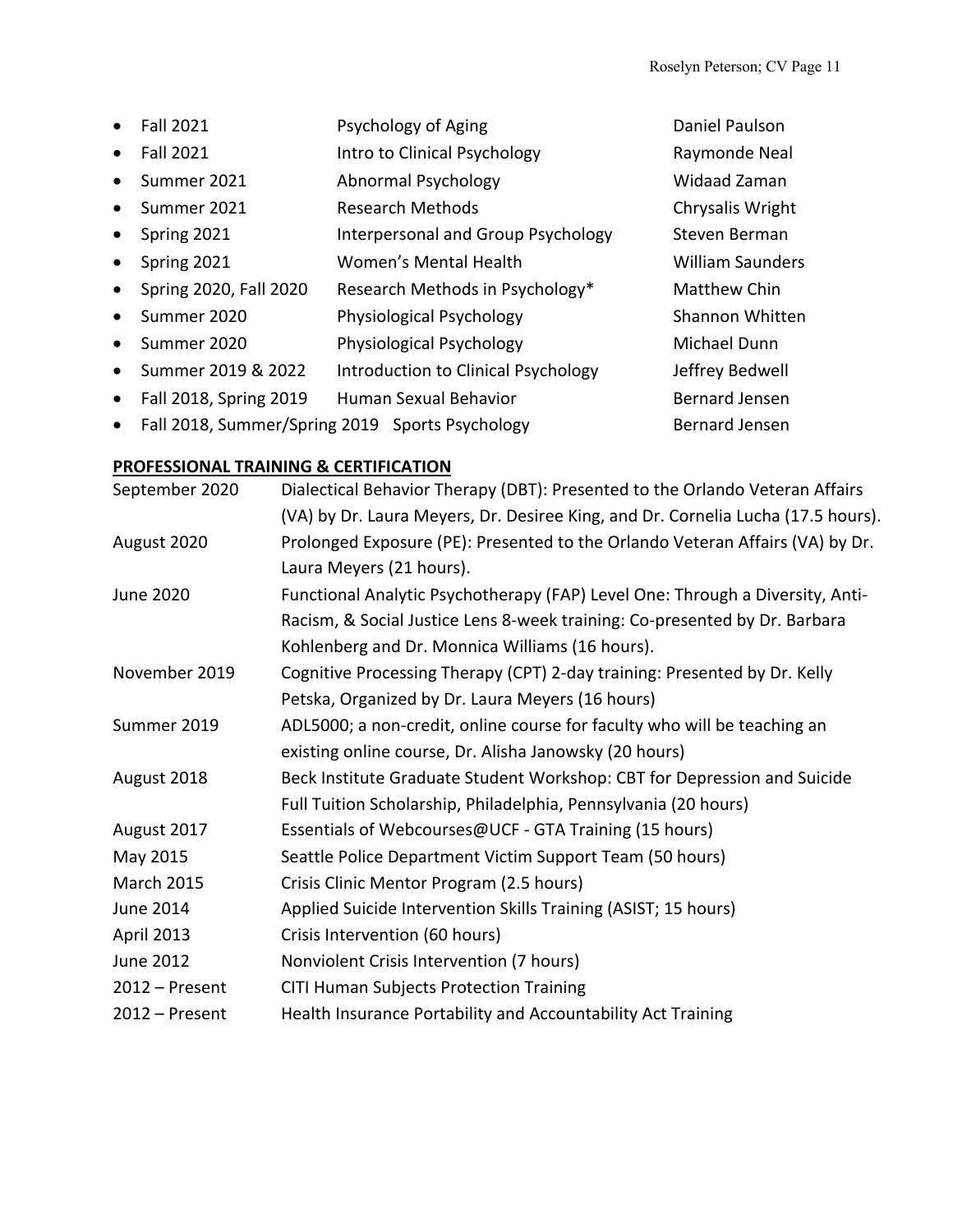## **ABSTRACTS AND RESEARCH PRESENTATIONS**

- Burr, E. K., Dvorak, R. D., De Leon, A. N., Leary, A. V., **Peterson, R.,** Schaefer, L. M., & Wonderlich, S. A. (2022, June). A national ten-day diary study regarding the influence of eating motives and eating expectancies on the relationship between mood and daily loss-of-control eating [Poster presentation]. Annual Convention of International Conference on Eating Disorders (ICED); virtual due to COVID-19.
- **Peterson, R.** & Dvorak, R. D., Burr, E. K., Leary, A. V., De Leon, A. N., & Pinto, D. (2022, April). Revised alcohol protective behavioral strategies scale sub-types: Direct and indirect PBS [Poster presentation]. 10th annual meeting of the Collaborative Perspectives on Addiction (CPA); Portland, Oregon.
- De Leon, A. N., **Peterson, R.,** Leary, A. V., Pinto, D., Kramer, M. P., Marin, A. A., & Dvorak, R. D. (2022, April) Perceived effectiveness of alcohol protective behavioral strategies [Poster presentation]. 10th annual meeting of the Collaborative Perspectives on Addiction (CPA); Portland, Oregon.
- **Peterson, R.** & Dvorak, R. D., & Lewis, M. (2021, November). *Temporal associations of regretted sex, sexual protective behavioral strategies, and alcohol use among high-risk young adults: A multi-group analysis* [Poster presentation]*.* 55th annual meeting of the Association for Behavioral and Cognitive Therapies (ABCT) for Behavioral and Cognitive Therapies (ABCT); virtual due to COVID-19.
- Woerner, J., & **Peterson, R.** (2021, November). *An experimental investigation of sexual consent message framing on psychological reactance and intentions to ask partners for sexual consent* [Symposium]*.* The Society for the Scientific Study of Sexuality (SSSS), San Juan, Puerto Rico.
- Echevarria, S., **Peterson, R.,** & Woerner, J. (2021, November). *Dating app facilitated sexual violence: Prevalence and mental health correlates* [Poster presentation]*.* The Society for the Scientific Study of Sexuality (SSSS), San Juan, Puerto Rico.
- **Peterson, R.**, Kramer, M. P., De Leon, A. N., Pinto, D., Leary, A. V., Marin, A. A., Cora, J. L., & Dvorak, R. D. (2021, June). *Protective behavioral strategies (PBS) across various risk factors: A comprehensive review of PBS measurement and associated PBS-related interventions* [Poster presentation]. 44<sup>th</sup> Annual Research Society on Alcoholism (RSA), San Antonio, TX; virtual due to COVID-19.
- Burr, E. K., **Peterson, R.**, & Dvorak, R. D. (2021, August). *Depression moderates the relationship between COVID-19 concerns and loss-of-control eating* [Poster presentation]*.* American Psychological Association (APA) conference; virtual due to COVID-19.
- **Peterson, R.,** & Dvorak, R. D. (2020, November). *Internalizing and externalizing symptoms stemming from regretted sexual experiences of college students in the United States*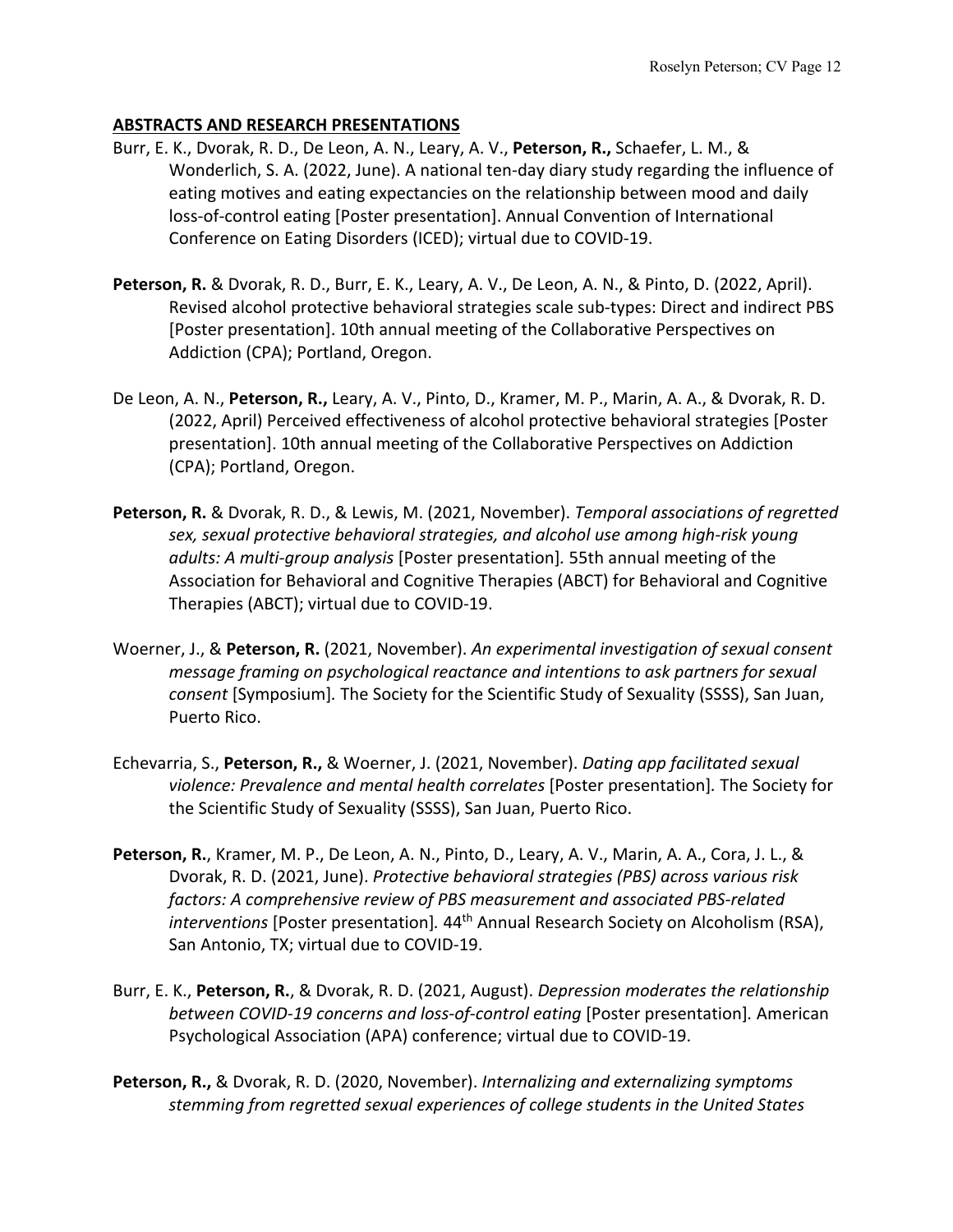[Poster presentation]*.* 54th annual meeting of the Association for Behavioral and Cognitive Therapies (ABCT) for Behavioral and Cognitive Therapies (ABCT), Philadelphia, PA; virtual due to COVID-19.

- Willis, E. A., Mackintosh, M. A., **Peterson, R.,** Dunn, M. E., & Morland, L. A. (2020, June). *The impact of alcohol use disorder on treatment efficacy on cognitive processing therapy for posttraumatic stress disorder* [Poster presentation]*.* Research Society on Alcoholism (RSA), New Orleans, Louisiana; conference cancelled due to COVID-19.
- De Leon, A. N., Magri, T., Kramer, M. P., **Peterson, R.,** Pinto, D., Leary, A. V., & Dvorak, R., D. (2020, June). *Daily patterns of emotional functioning on drinking and non-drinking days* [Poster presentation]*.* Research Society on Alcoholism (RSA), New Orleans, Louisiana; conference cancelled due to COVID-19.
- Kramer, M. P., **Peterson, R.,** Willis, E. A., Leary, A. V., Magri, T., & Dvorak, R. D. (2020, June). *Psychopathy and protective behavioral strategies: Relationships between primary and secondary psychopathy and facets of PBS* [Poster presentation]*.* Research Society on Alcoholism (RSA), New Orleans, LA; conference cancelled due to COVID-19.
- Pinto, D., Dvorak, R. D., & **Peterson, R.** (2020, June). *Momentary associations via impulsivity, stress, and craving* [Poster presentation]*.* Research Society on Alcoholism (RSA), New Orleans, Louisiana; conference cancelled due to COVID-19.
- **Peterson, R.,** Leary, A. V., De Leon, A. N., Pinto, D., Kramer, M. P., Marin, A. A., & Dvorak, R. D. (2020, April). *The health belief model in the context of alcohol protective behavioral strategies* [Poster presentation]*.* Collaborative Perspectives on Addition (CPA) 8th annual conference, San Diego, CA; virtual due to COVID-19.
- Kramer, M. P., **Peterson, R.,** Leary, A. V., Magri, T., Moskal, K., & Dvorak, R. D. (2020, April). *Psychopathy & problematic gambling: The role of gambling protective strategies and urgency* [Poster presentation]*.* Collaborative Perspective on Addiction (CPA). San Diego, CA; virtual due to COVID-19.
- De Leon, A. N., **Peterson, R.,** Piercey, C. J., Leary, A. V., Pinto, D., Kramer, M. P., & Dvorak, R. D. (2020, April). *A test of counterfactual thinking theory on intentions to use protective behavioral strategies* [Poster presentation]*.* Collaborative Perspective on Addiction (CPA). San Diego, CA; virtual due to COVID-19.
- Perrine, C. M., Kerns, S., Sedlar, G., **Peterson, R.,** & Monroe-DeVita, M. (2019, November). *Keeping the faith while keeping It real: A review of practical, empirical approaches to evaluating treatment fidelity* [Symposium]*.* Association for Behavioral and Cognitive Therapies (ABCT) 53rd Annual Meeting, Atlanta, GA.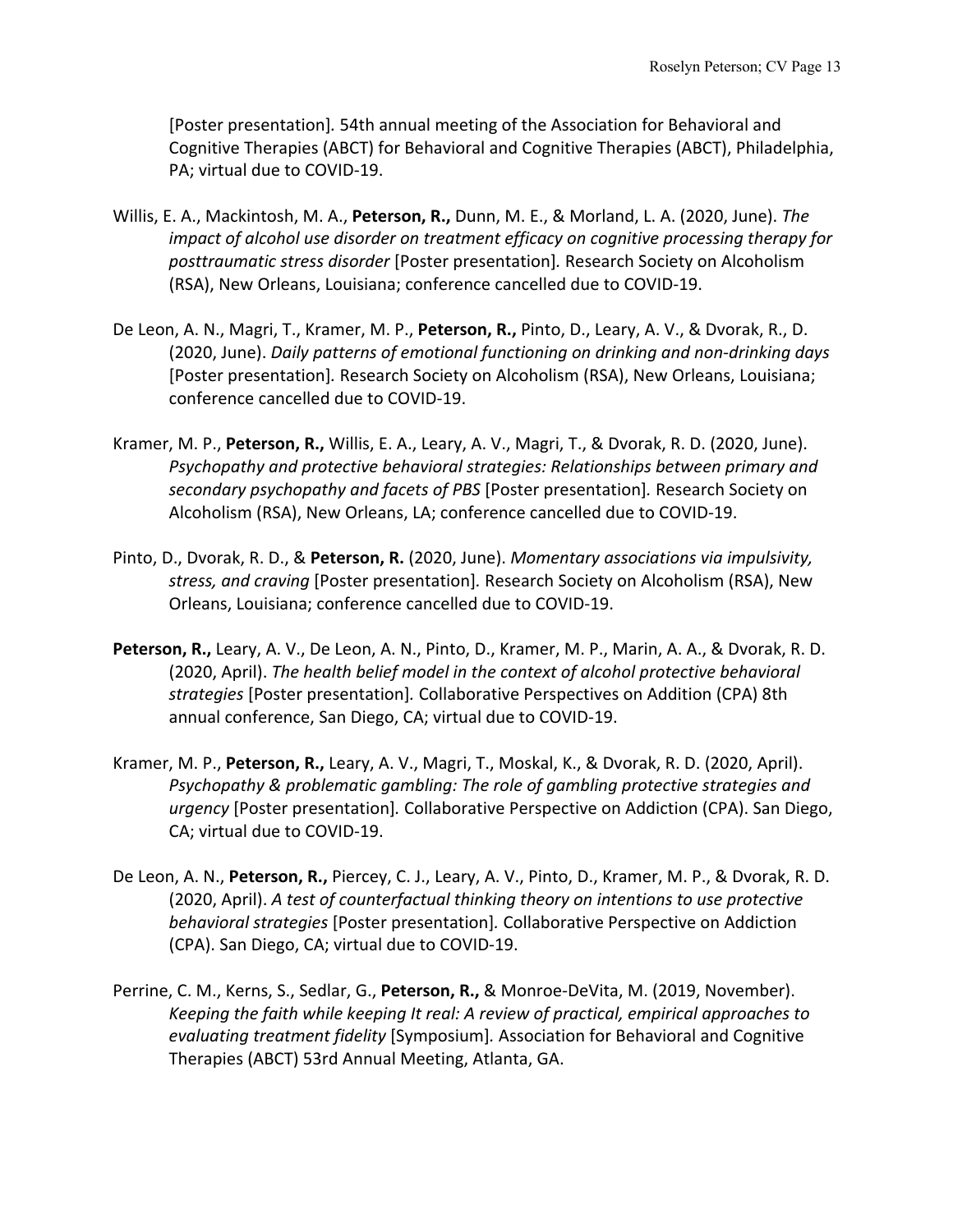- **Peterson, R.,** Dvorak, R. D., Stevenson, B. L., Kramer, M. P., & Pinto, D. A. (2019, April). *Protective behavioral strategies and alcohol-related sexual regret among college students* [Poster presentation]*.* Center for Addiction Research and Education (CARE) 7th annual symposium, Gainesville, FL.
- **Peterson, R.,** Dvorak, R. D., Stevenson, B. L., Kramer, M. P. & Pinto, D. A. (2019, March). *Protective behavioral strategies and alcohol-related sexual regret among college students* [Poster presentation]*.* Annual meeting of the International Convention of Psychological Science (ICPS), Paris, France.
- **Peterson, R.,** & Newins, A. R. (2018, November). *Incapacitated sexual assault: The role of drinking with the intention of getting drunk* [Poster presentation]*.* Annual meeting of the Association for Behavioral and Cognitive Therapies (ABCT), Washington, DC.
- **Peterson, R.,** Bernstein, E., Newins, A. R., & White, S. W. (2018, April). *Title IX and sexual violence: Factors affecting students' disclosure likelihood* [Poster presentation]*.* Anxiety and Depression Association of America, Washington, DC.
- Bernstein, E., **Peterson, R.,** Newins, A. R., Waldron, J., & White, S. W. (2018, April). *College students' willingness to disclose sexual assault and correlates of sexual assault disclosure* [Poster presentation]*.* Anxiety and Depression Association of America, Washington, DC.
- Mueser, K., Monroe-DeVita, M., Morse, G., **Peterson, R.,** Miller, J., York, M., & Gingerich, S. (2017, November). Effectiveness of an integrated model of illness management and recovery (IMR) and assertive community treatment (ACT) for people with serious mental illness (SMI). In E. Granholm (Chair), *Implementation of evidence-based practices for serious mental illness in community mental health systems* [Symposium]*.* Association for Behavioral and Cognitive Therapies, 51<sup>st</sup> Annual Meeting, San Diego, CA.
- Morse, G., Monroe-DeVita, M., Mueser, K., York, M., **Peterson, R.,** Miller, J., Hughes, M., & Gingerich, S. (2017, November). Implementing illness management and recovery (IMR) within assertive community treatment (ACT): Facilitators, barriers, benefits, and recommendations for broader implementation. In E. Granholm (Chair), *Implementation of evidence-based practices for serious mental illness in community mental health systems* [Symposium]*.* Association for Behavioral and Cognitive Therapies, 51st Annual Meeting, San Diego, CA.
- Kopelovich, S., Monroe-DeVita, M., Hughes, M., & **Peterson, R.** (2017, November). Applying recovery-oriented cognitive therapy (CT-R) to individuals with serious mental illness (SMI) within assertive community treatment (ACT). In E. Granholm (Chair), *Implementation of evidence-based practices for serious mental illness in community mental health systems* [Symposium]*.* Association for Behavioral and Cognitive Therapies, 51<sup>st</sup> Annual Meeting, San Diego, CA.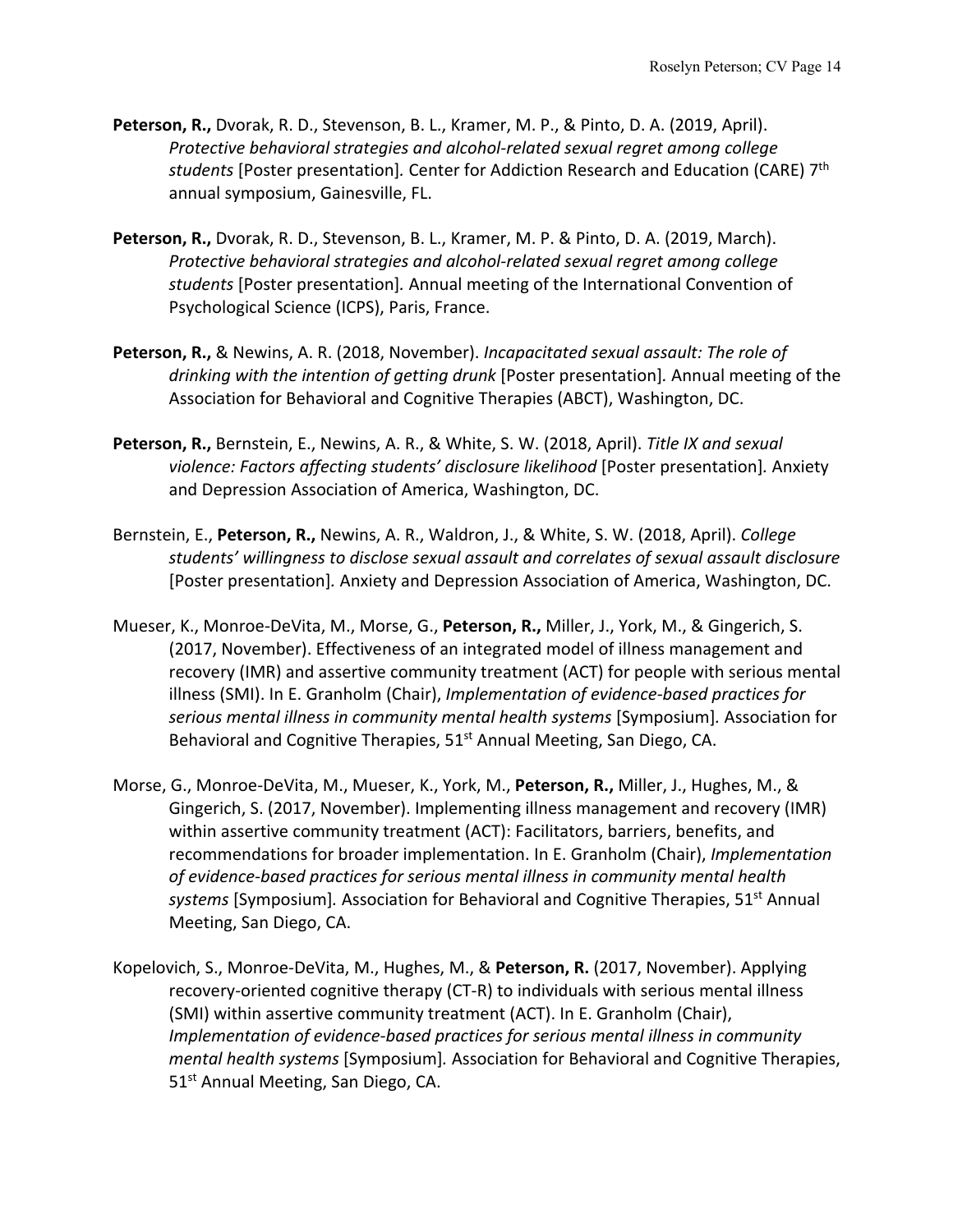- **Peterson, R.,** Darnell, D., Monroe-DeVita, M., Hughes, M., & Berliner, L. (2017, November). *Sustainability of a common elements treatment approach to treat posttraumatic stress, anxiety, and depression: A 26-month follow-up evaluation* [Poster presentation]*.* International Society for Traumatic Stress Studies, Chicago, IL.
- Monroe-DeVita, M., Moser, L., Kopelovich, S., **Peterson, R.,** Smith, S., & Hughes, M., (2017, September). *Providers as co-reviewers in fidelity assessments of assertive community treatment (ACT) teams: Establishing feasibility and acceptability* [Symposium]*.* Society for Implementation Research Collaboration, Seattle, WA.
- Monroe-DeVita, M., McDonell, M., Leickly, E., **Peterson, R.,** Kopelovich, S., Hughes, M., & Blair, T. (2017, June). *An overview of new journeys: Washington State's first episode psychosis initiative* [Symposium]*.* 28th Washington Behavioral Healthcare Conference, Vancouver, WA.
- Kopelovich, S., Monroe-DeVita, M., Hughes, M., **Peterson, R.,** & Roskelley, J. (2017, June). *Introducing the cognitive behavioral therapy for psychosis ECHO clinic: Adopting technology and a stepped care approach to advance the implementation of cognitive behavioral therapy for psychosis (CBTp) in community mental health settings [Symposium*]. 28th Washington Behavioral Healthcare Conference, Vancouver, WA.
- Leickly, E., McDonell, M.G., Monroe-DeVita, M., **Peterson, R.,** Oluwoye, O., Hughes, M., Blajeski, S., Roskelley, J., Kopelovich, S., Moore, C., & Blair, T. (2017, March). *Washington State new journeys program for young adults experiencing first episode psychosis: Pilot results* [Poster presentation]. 16th International Congress on Schizophrenia Research (ICOSR): San Diego, CA.
- Kopelovich, S., Monroe-DeVita, M., Hughes, M., **Peterson, R.**, & Roskelley, J. (2017, March). *Adopting technology and a stepped care approach to advance the implementation of cognitive behavioral therapy for psychosis (CBTp) in community mental health settings: Introducing the CBTp project ECHO clinic* [Poster presentation]. 16th International Congress on Schizophrenia Research (ICOSR): San Diego, CA.
- **Peterson, R.,** Hughes, M., Monroe-DeVita, M., Kopelovich, S., Berliner, L., & Darnell, D. (2016, November). *Opportunities for the public health impact of a dissemination and implementation effort in Washington State: A novel common elements treatment approach* [Poster presentation]*.* International Society for Traumatic Stress Studies (ISTSS) 32nd Annual Meeting: Dallas, TX.
- Cather, C., Gottlieb, J., Kopelovich, S., Monroe-DeVita, M., Hughes, M., **Peterson, R.**, & Meyer-Kalos, P. (2016, November). *The history and future of dissemination of CBT for psychosis in community mental health in Washington State: Implications for US sustainability.* [Symposium]. Association for Behavioral and Cognitive Therapies (ABCT) 50th Annual Meeting: New York City, NY.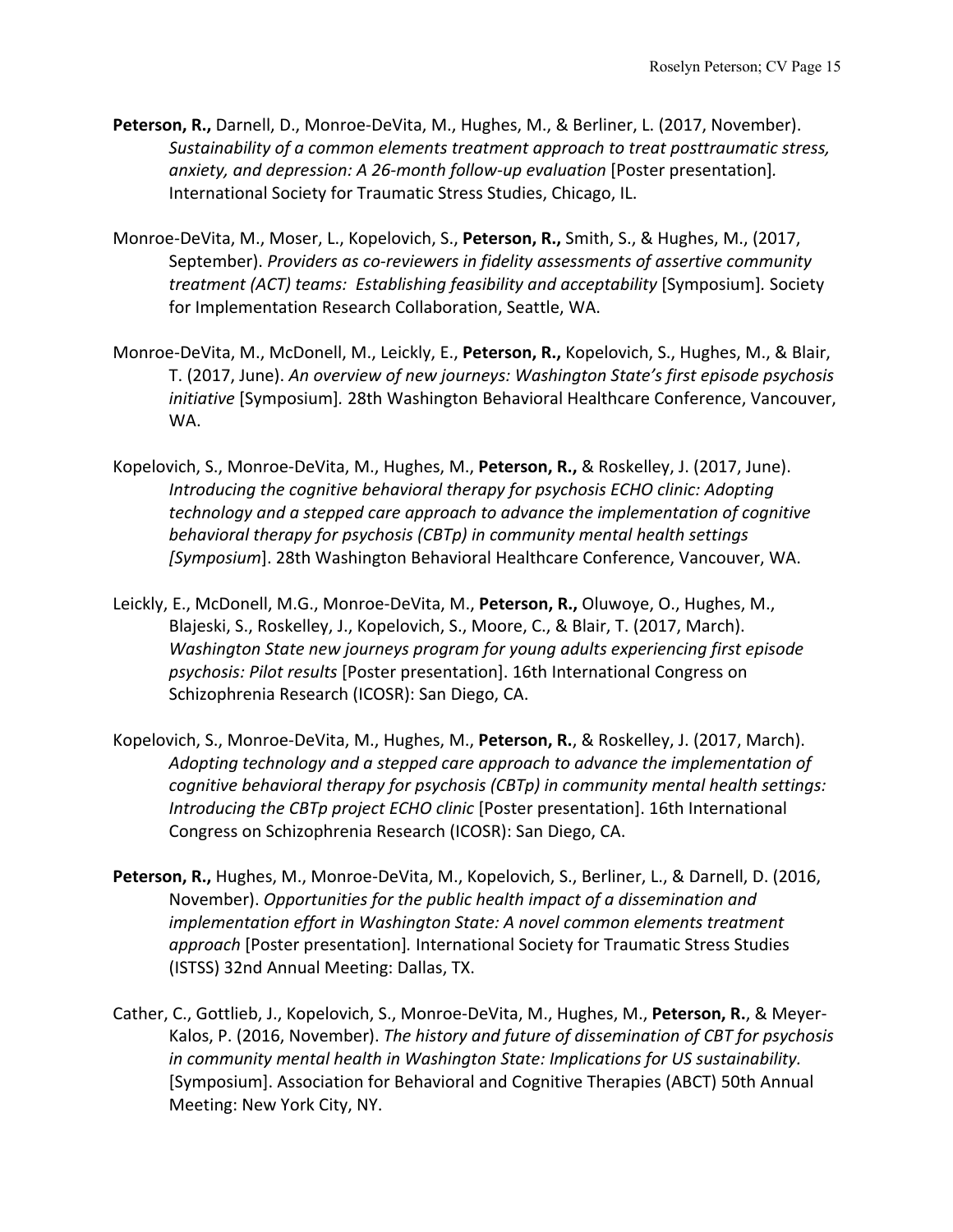- Monroe-DeVita, M., McDonell, M., Leickly, E., **Peterson, R.,** Hughes, M., Blajeski, S., Roskelley, J., & Kopelovich, S. (2016, November). *Washington State's adapted service delivery model for young adults experiencing first episode psychosis (FEP): Year 1 pilot site results* [Poster presentation]*.* Association for Behavioral and Cognitive Therapies (ABCT) 50th Annual Meeting: New York City, NY.
- **Peterson, R.,** Roskelley, J., Gottlieb, J., Monroe-DeVita, M., Cather, C., Maris, J., & Kramer, H. (2015, November). *Statewide pilot of cognitive behavioral therapy for psychosis (CBTp) in community mental health agencies serving clients with serious mental illness* [Poster presentation]*.* Association for Behavioral and Cognitive Therapies 49th Annual Meeting: Chicago, IL.
- **Peterson, R.,** Darnell, D., Monroe-DeVita, M., Hughes, M., Dorsey, S., Murray, L., & Berliner, L. (2015, November). *Evaluation of the implementation of a modular cognitive-behavioral treatment for posttraumatic stress, depression, and anxiety in U.S. community mental health settings* [Poster presentation]*.* International Society for Traumatic Stress Studies (ISTSS) 31st Annual Meeting: New Orleans, LA.
- Monroe-DeVita, M., **Peterson, R.,** Darnell, D., Berliner, L., Dorsey, S., & Murray, L. (2015, September). *Taking global local: Evaluating training of Washington State clinicians in a modularized CBT approach designed for low-resource settings* [Keynote plenary]*.* 3rd Biennial Society for Implementation Research Collaboration (SIRC): Seattle, WA.
- Darnell, D., O'Connor, S., Russo, J., **Peterson, R.,** Wang J., Wagner, A., Sandgren, K., & Zatzick, D. (2014, November). *Enhancing the public health impact of cognitive-behavioral therapy: A case study of an early trauma-focused intervention targeting post-traumatic stress disorder and related comorbidity* [Poster presentation]*.* International Society for Traumatic Stress Studies (ISTSS) 30th Annual Meeting: Miami, FL.
- Zatzick, D., Russo, J., Ingraham, L., Love, J., **Peterson, R.,** Kelly, C. M., Neam, V., Guiney, R., Yao, P., Darnell, D., Wang J., & Whiteside, L. (2014, November). *Population-based automated PTSD screening for injured trauma survivors treated in acute care medical settings* [Poster presentation]*.* International Society for Traumatic Stress Studies (ISTSS) 30th Annual Meeting: Miami, FL.
- Kelly, C. M., Russo, J., Love, J., **Peterson, R.,** Neam, V., & Zatzick, D. (2014, November). *Chronic medical conditions contribute to post-traumatic stress disorder (PTSD) symptom development after traumatic physical injury hospitalization* [Poster presentation]*.*  International Society for Traumatic Stress Studies 30th Annual Meeting: Miami, FL.
- Zatzick, D., Russo, J., Wang J., Jurkovich, G., Dunn, C., Rivara, F., Donovan, D., Love, J., **Peterson, R.,** Ingraham, L., Kelly, C. M., Neam, V., Guiney, R., & Yao, J. P. (2014, June). *Traumatic brain injury as a moderator of alcohol screening and brief intervention treatment effects:*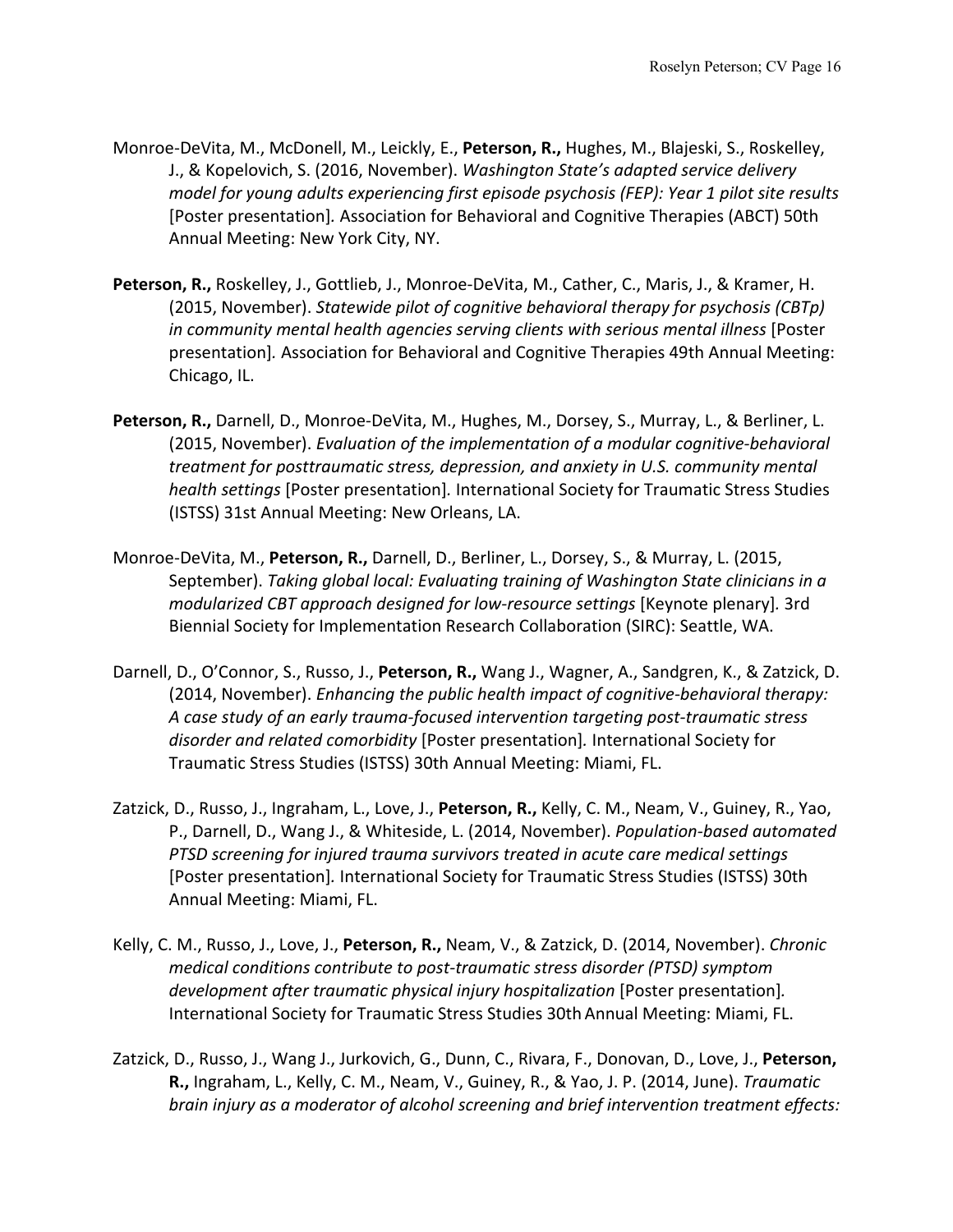*Results from a multisite pragmatic randomized clinical trial* [Poster presentation]. 37th Annual Research Society on Alcoholism (RSA): Bellevue, WA.

- Zatzick, D., O'Connor, S., Van Eaton, E., Russo, J., **Peterson, R.,** Love, J., Whiteside, L., Wang J., Kelly, C. M., Neam, V., & Rivara, F. (2014, April). *Information technology enhanced stepped collaborative care: An evolving model of a learning health care systems approach for acute care medical patients with PTSD* [Poster presentation]. 22nd Annual National Institute of Mental Health (NIMH) Conference on Mental Health Services Research (MHSR): Bethesda, MD.
- **Peterson, R.,** Darnell, D., Berliner, L., Whiteside, L., Wang J., Russo, J., & Zatzick, D. (2013, November). *Trauma inpatients with prior sexual victimization in need of prevention efforts* [Poster presentation]*.* International Society for Traumatic Stress Studies (ISTSS) 29th Annual Meeting: Philadelphia, PA.
- Darnell, D., **Peterson, R.,** Griffiths, S., Stewart, T., Dunn, C., & Berliner, L. (2013, November). *Enhancing service engagement among recent adult rape victim*s [Poster presentation]. International Society for Traumatic Stress Studies (ISTSS) 29th Annual meeting: Philadelphia, PA.
- O'Connor, S., Zatzick, D., Love, J., McFadden, C., Ziemba, L., **Peterson, R.,** & Ali, N. (2013, April). *Pilot study of a brief intervention delivered to patients admitted to an acute care medical/surgical hospital setting following a suicide attempt* [Paper presentation]. American Association of Suicidology 46th Annual Conference: Austin, TX.
- McFadden, C., Maglaya, M., **Peterson, R.,** Wang, J., Russo, J., & Zatzick, D. (2012, November). *Factors associated with posttraumatic growth following traumatic injury* [Poster presentation]*.* International Society for Traumatic Stress Studies 28th Annual Meeting: Los Angeles, CA.
- **Peterson, R.**, & Lyons, R. (2012, May). *Older adults and their perception of ease in using technology* [Poster presentation]*.* 15th Annual Undergraduate Research Symposium, University of Washington: Seattle, WA.

## **INVITED TALKS**

- 2021 University of Florida Center for Addiction Research & Education (UF CARE) 8<sup>th</sup> Annual symposium data blitz. (April 20, 2021). [Paper presented during data blitz]. *Internalizing symptoms, alcohol use, and protective behavioral strategies: Associations with regretted sexual experiences of college students.* Gainesville, FL; virtual due to COVID-19.
- 2021 Harborview Injury Prevention and Research Center Journal Club. (April 2, 2021). Invited to speak on previously published peer-reviewed journal article (Osenbach et. al., 2014). Harborview Medical Center, Seattle, WA.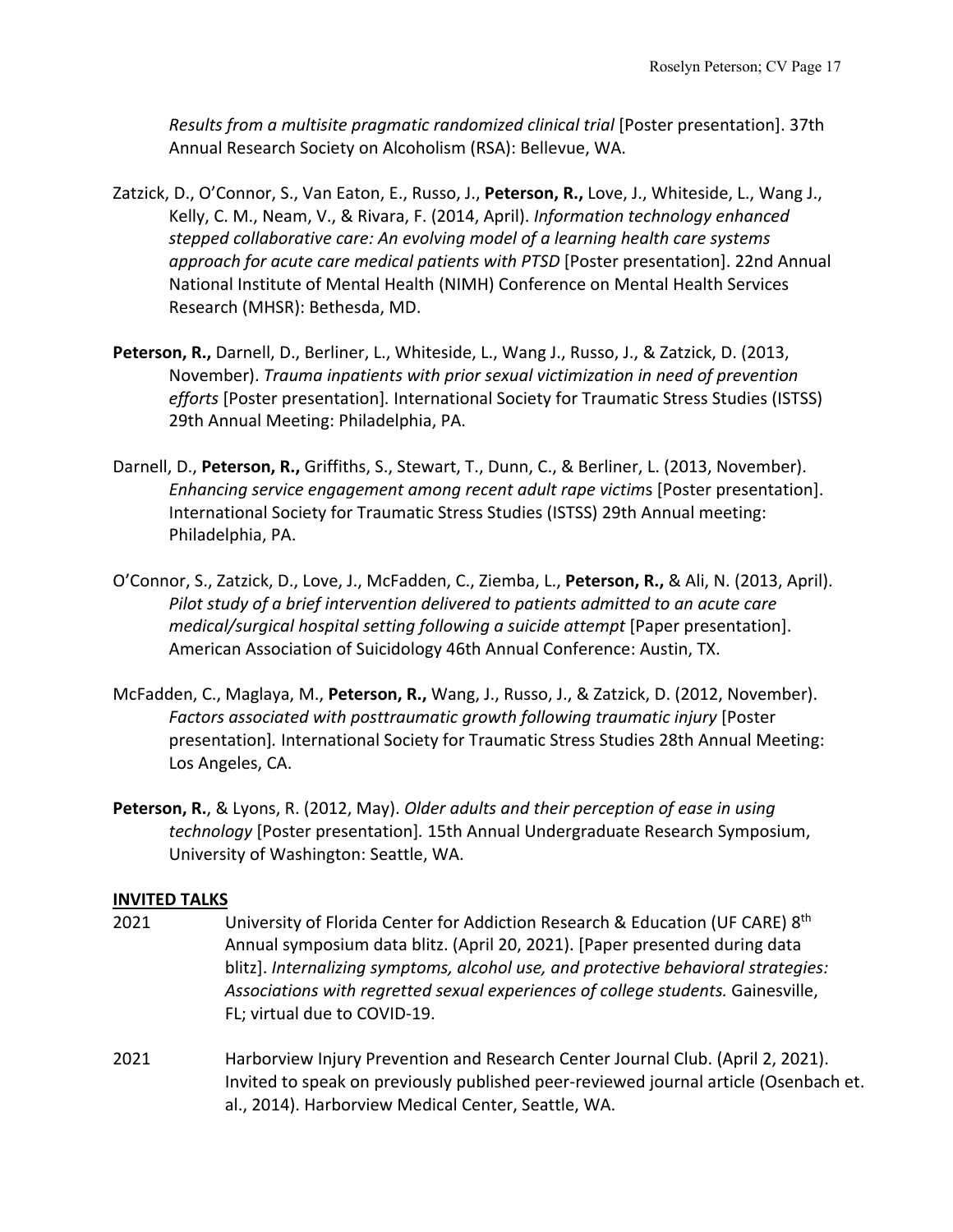| 2021 | Med Club Students presentation. (February 3, 2021). Speak to Chelan High School<br>students about the value of a health sciences degree and the role of mental health in<br>primary care. Chelan, WA.                                          |
|------|------------------------------------------------------------------------------------------------------------------------------------------------------------------------------------------------------------------------------------------------|
| 2020 | Clinical Psychology MA Program. (November 19, 2020). Speak to students about the<br>value of a psychology degree and tips for getting into graduate school. University of<br>Central Florida.                                                  |
| 2020 | Knights Multicultural Psychology Student Association (October 22, 2020). Speak to<br>students about the value of a psychology degree and tips for getting into graduate<br>school. University of Central Florida.                              |
| 2018 | Graduate Admissions Workshop. (October 17, 2018). One-on-one presentation and<br>mentorship of undergraduates on the process of applying to graduate school<br>programs. University of Central Florida.                                        |
| 2018 | Psi Chi Undergraduates. (September 26, 2018). Present to undergraduate students<br>about the process of applying to graduate school programs. University of Central<br>Florida.                                                                |
| 2018 | Mega Health Jam. (April 14, 2018). Volunteer and mentor others towards creating<br>interactive gaming and simulation solutions to some of healthcare's most pervasive<br>problems. Guidewell Innovation Center: Orlando, Florida.              |
| 2018 | Eureka Research Society Secretary Graduate Student Panel. (March 29, 2018). Present<br>to undergraduate students about their diverse career paths and the value of a<br>psychology degree. University of Central Florida.                      |
| 2017 | Strengths & Career Planning Class for Psychology Majors - Alumni Panel. (May 30,<br>2017). Speak to students about their diverse career paths and the value of a<br>psychology degree. Seattle University.                                     |
| 2017 | Career Development Class for Psychology Majors - Alumni Panel. (January 11, 2017).<br>Speak to students about their diverse career paths and the value of a psychology<br>degree. Seattle University.                                          |
| 2016 | Public Behavioral Health and Justice Policy (PBHJP) Analysis Learning Community.<br>(October 11, 2016). CETA: A Common Elements Treatment Approach Implemented and<br>Evaluated in Washington State. University of Washington.                 |
| 2016 | Dissemination & Implementation (D&I) Machine: UW Undergraduate Honors Lab.<br>(May 3, 2016). Implementation Evaluation of CETA: WA State Clinicians Trained in a<br>Modularized CBT Approach Designed for Low-Resource Settings. University of |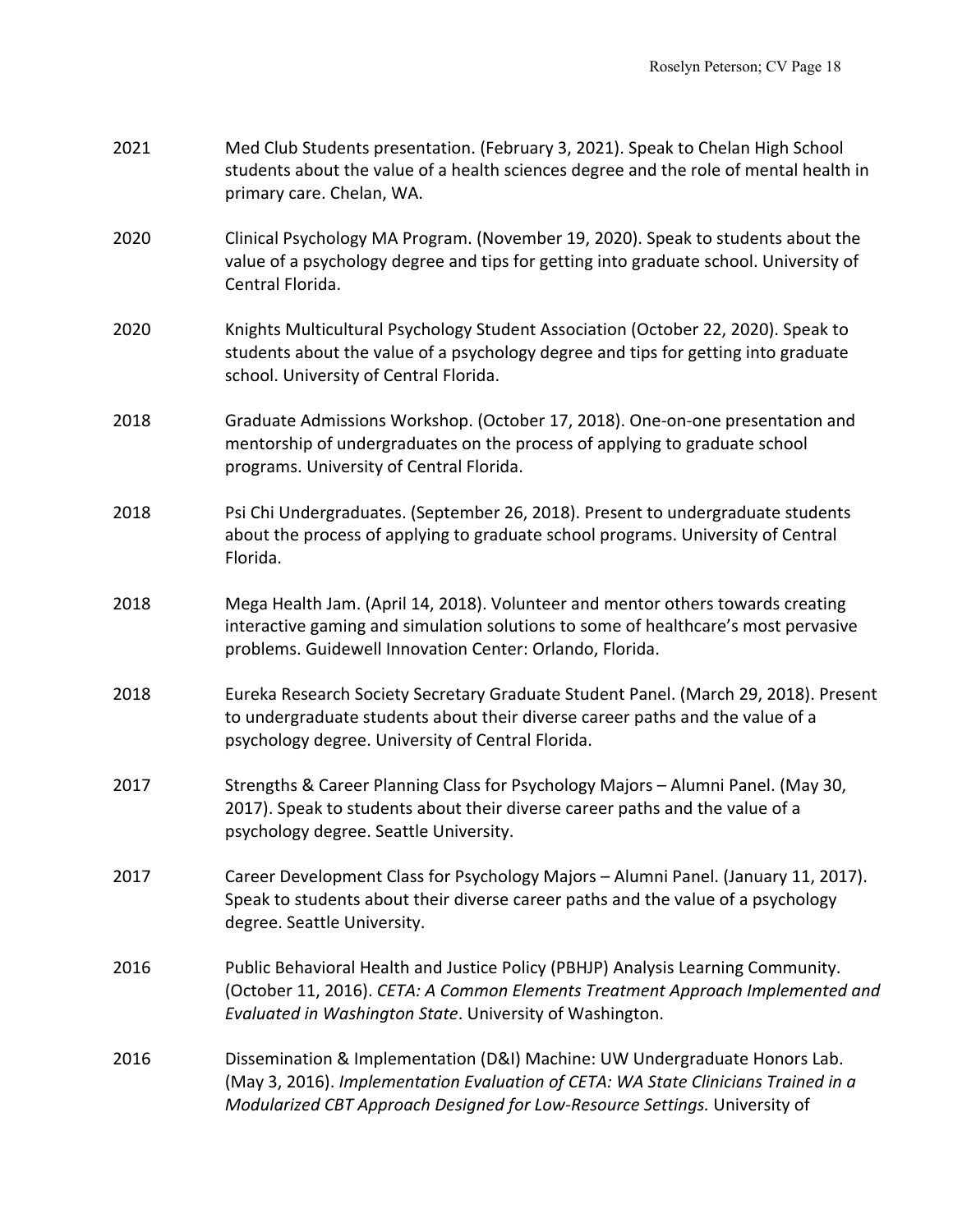Washington.

- 2016 Career Development Class for Psychology Majors Alumni Panel. (April 27, 2016). Speak to students about their diverse career paths and the value of a psychology degree. Seattle University.
- 2016 Career Development Class for Psychology Majors Alumni Panel. (February 3, 2016). Speak to students about their diverse career paths and the value of a psychology degree. Seattle University.
- 2015 Public Behavioral Health and Justice Policy (PBHJP) Analysis Learning Community. (October 13, 2015). Present on Research Electronic Data Capture (REDCap), an online survey development program. University of Washington.
- 2015 Career Development Class for Psychology Majors Alumni Panel. (April 29, 2015). Speak to students about psychology career paths. Seattle University.
- 2015 Psychology Career Night. (February 12, 2015). Discuss with current undergraduates of Seattle University about current job position and path of utilizing psychology degree upon graduation. Seattle University.
- 2013 Women's Wellness & Integrated Social Health WWISH. (August 15, 2013). *Posttraumatic Stress Disorder in Traumatized Incarcerated Women*. Invited to speak at the Washington Corrections Center for Women, Gig Harbor, WA.

#### **VOLUNTEER EXPERIENCE**

| January 2017-    | Post Training Shift Partner (10 hours)                                                                                           |
|------------------|----------------------------------------------------------------------------------------------------------------------------------|
| May 2017         | Victim Support Team (VST), Seattle Police Department, Seattle, WA                                                                |
|                  | Mentor new trainees of the Victim Support Team on their first shift<br>$\bullet$<br>post-training academy                        |
| May $2015 -$     | Volunteer (180+ hours)                                                                                                           |
| May 2017         | Victim Support Team (VST), Seattle Police Department, Seattle, WA                                                                |
|                  | Provide support and resources to victims of domestic violence (e.g.,<br>$\bullet$<br>shelter, food, clothes, brief intervention) |
| March $2015 -$   | Mentor (120+ hours)                                                                                                              |
| <b>July 2016</b> | King County Crisis Clinic, Seattle, WA                                                                                           |
|                  | Support and mentor new Crisis Line phone workers in training<br>$\bullet$                                                        |
| July 2013 -      | Volunteer (400+ hours)                                                                                                           |
| <b>July 2016</b> | King County Crisis Clinic, 24 Hour Crisis Line, Seattle, WA                                                                      |
|                  | Provide support, crisis intervention, and coordinated care resources                                                             |
|                  | Work with residents of King County with psychological crises such as<br>$\bullet$                                                |